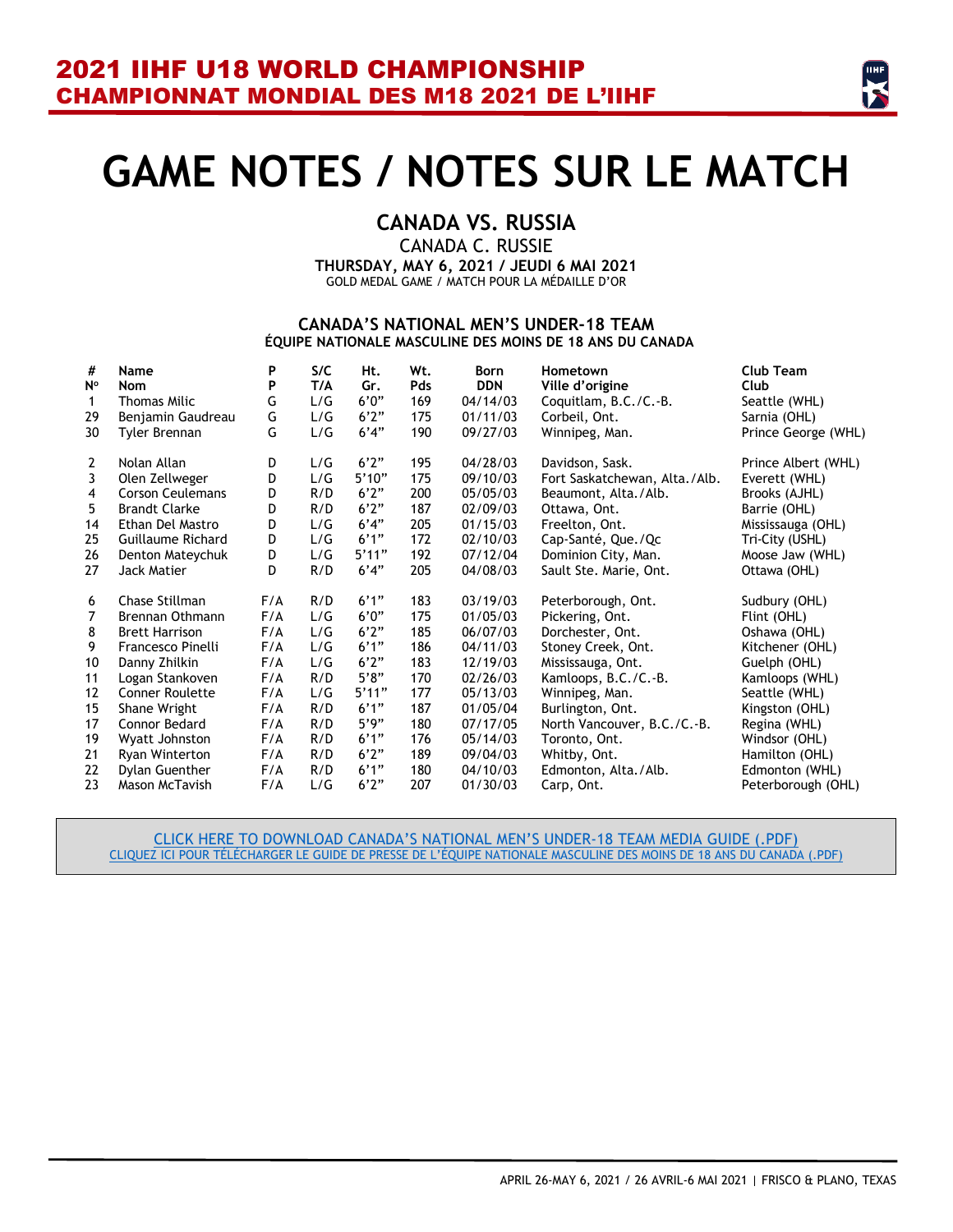### **CANADA VS. RUSSIA** CANADA C. RUSSIE

### ALL-TIME RECORD / FICHE DE TOUS LES TEMPS

| GP<br>PJ   | W                     | <b>OTW</b><br>VP | <b>OTL</b><br><b>DP</b> |                                 | N | GF<br>BP   | GА<br><b>BC</b> |                    |
|------------|-----------------------|------------------|-------------------------|---------------------------------|---|------------|-----------------|--------------------|
| 11         | 5                     | 0                |                         |                                 | 0 | 44         | 40              |                    |
| Date       | Location              |                  |                         | Round                           |   | <b>CAN</b> | <b>SWE</b>      | от                 |
| Date       | Lieu                  |                  |                         | Ronde                           |   | <b>CAN</b> | <b>SWE</b>      | Prol.              |
| 04/11/2002 | Trnava, SVK           |                  |                         | Preliminary/Ronde préliminaire  |   | 4          | 8               |                    |
| 04/12/2003 | Yaroslavl, RUS        |                  |                         | Preliminary/Ronde préliminaire  |   | 3          | 6               |                    |
| 04/16/2004 | Minsk, BLR            |                  |                         | Semifinal/Demi-finale           |   |            |                 |                    |
| 04/19/2005 | Ceske Budejovice, CZE |                  |                         | Preliminary/Ronde préliminaire  |   | 6          |                 |                    |
| 04/19/2006 | Ängelholm, SWE        |                  |                         | Quarterfinal/Quart de finale    |   | 4          |                 |                    |
| 04/17/2007 | Rauma, FIN            |                  |                         | Preliminary/Ronde préliminaire  |   | 5          |                 |                    |
| 04/16/2008 | Kazan, RUS            |                  |                         | Preliminary/Ronde préliminaire  |   |            |                 |                    |
| 04/16/2008 | Kazan, RUS            |                  |                         | Gold Medal/Médaille d'or        |   | 8          |                 |                    |
| 04/24/2011 | Crimmitschau, GER     |                  |                         | Bronze Medal/Médaille de bronze |   | 4          | 6               |                    |
| 04/19/2012 | Breclav, CZE          |                  |                         | Quarterfinal/Quart de finale    |   | 4          |                 |                    |
| 04/22/2014 | Imatra, FIN           |                  |                         | Preliminary/Ronde préliminaire  |   | 2          |                 | SO/TB <sup>1</sup> |
|            |                       |                  |                         |                                 |   |            |                 |                    |

<sup>1</sup> Kirill Pilipenko (SO/TB)

### **TEAM STATISTICS**  STATISTIQUES DE L'ÉQUIPE

### GOLD MEDAL GAME – ALL-TIME / MATCH POUR LA MÉDAILLE D'OR – FICHE DE TOUS LES TEMPS

| GР<br>PJ<br>$\overline{4}$ | W<br>٧       | OTW<br>VP<br>0   | OTL<br>DP<br>0                       | D                 | GF<br><b>BP</b><br>15 | GΑ<br><b>BC</b> |
|----------------------------|--------------|------------------|--------------------------------------|-------------------|-----------------------|-----------------|
|                            | Date<br>Date | Location<br>Lieu | <b>Opponent</b><br><b>Adversaire</b> | CAN<br><b>CAN</b> | OPP<br><b>ADV</b>     | ОТ<br>Prol.     |
|                            | 04/22/2003   | Yaroslavl, RUS   | <b>SVK</b>                           | 3                 | 0                     | --              |
|                            | 04/24/2005   | Plzen, CZE       | USA                                  |                   | 5                     | --              |
|                            | 04/23/2008   | Kazan, RUS       | <b>RUS</b>                           | 8                 | 0                     | --              |
|                            | 04/28/2013   | Sochi, RUS       | USA                                  | ς                 | 7                     | - -             |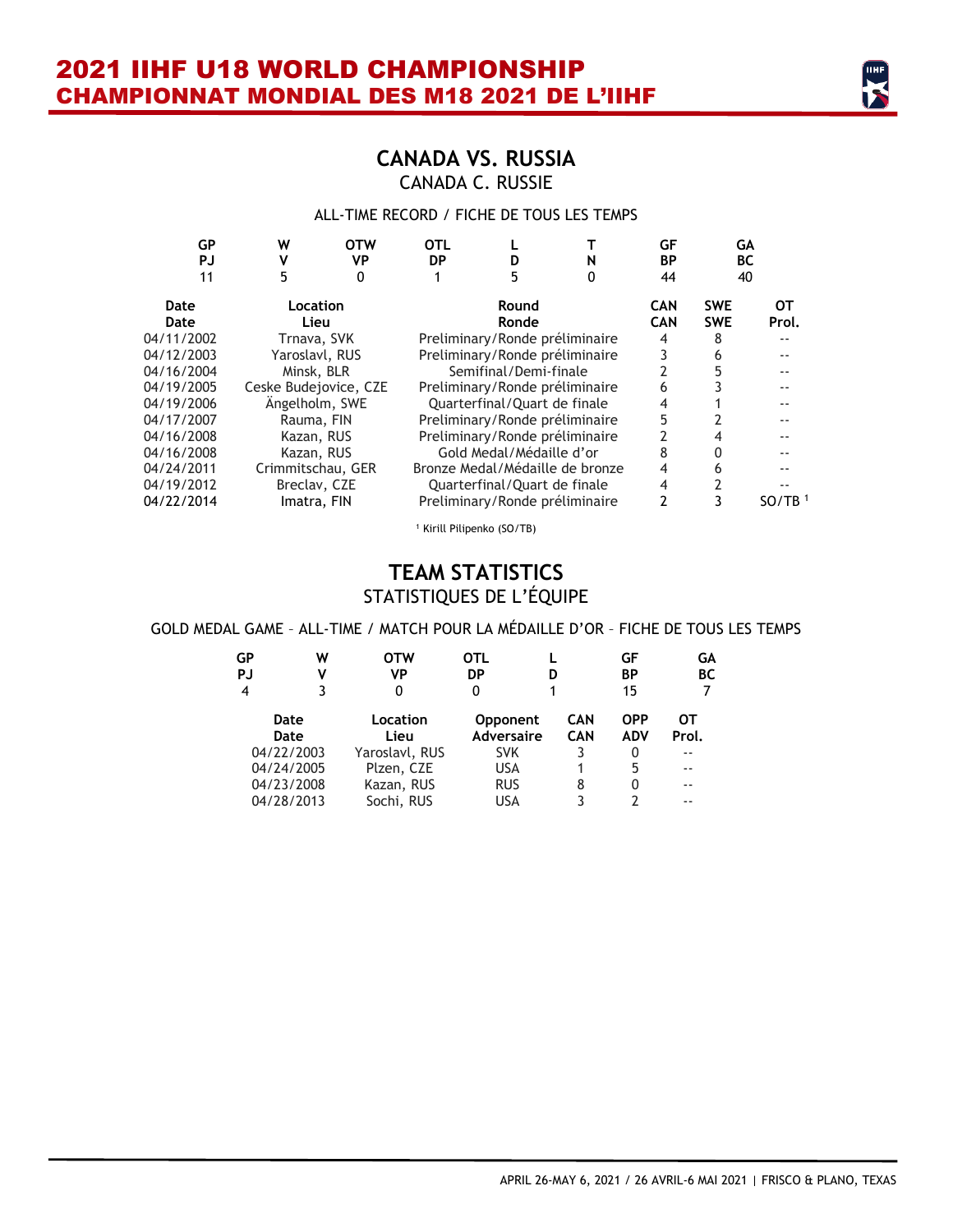

### **TEAM STATISTICS**  STATISTIQUES DE L'ÉQUIPE

### CANADA IN UNITED STATES – ALL-TIME / LE CANADA AUX ÉTATS-UNIS – FICHE DE TOUS LES TEMPS

| GР<br>PJ<br>19 |          | W<br>v<br>15 | <b>OTW</b><br>VP<br>0 | <b>OTL</b><br>DP |   | D | N<br>0          | GF<br><b>BP</b><br>114 | GА<br>ВC<br>46            |
|----------------|----------|--------------|-----------------------|------------------|---|---|-----------------|------------------------|---------------------------|
| Year<br>Année  | GΡ<br>PJ | w<br>V       | <b>OTW</b><br>VP      | <b>OTL</b><br>DP | D | N | GF<br><b>BP</b> | GΑ<br>ВC               | <b>Result</b><br>Résultat |
| 2009           | 6        | 4            | 0                     |                  |   | 0 | 32              | 15                     | 4th/4 <sup>e</sup>        |
| 2016           |          | 5            | 0                     |                  |   | 0 | 36              | 22                     | 4th/4 <sup>e</sup>        |
| 2021           | 6        | 6            | 0                     |                  | 0 | 0 | 46              | q                      | $- -$                     |

#### SPECIAL TEAMS / UNITÉS SPÉCIALES

|              | <b>PPG</b><br><b>BPAN</b><br>12      | <b>PPO</b><br>ΑN<br>28    | PP%<br>$%$ AN<br>42.9 | Rank<br>Rang<br>2          | <b>PPGA</b><br><b>BCIN</b><br>4 | <b>PPOA</b><br>IN<br>26 | PK%<br>$%$ IN<br>84.6                          | Rank<br>Rang                                    |
|--------------|--------------------------------------|---------------------------|-----------------------|----------------------------|---------------------------------|-------------------------|------------------------------------------------|-------------------------------------------------|
| Date<br>Date | <b>Opponent</b><br><b>Adversaire</b> | <b>PPG</b><br><b>BPAN</b> | <b>PPO</b><br>ΑN      | <b>PPGA</b><br><b>BCIN</b> | <b>PPOA</b><br>IN               |                         | <b>PP Goal Scorers</b><br><b>Buteurs en AN</b> |                                                 |
| 04/27/2021   | <b>SWE</b>                           |                           |                       | 0                          |                                 |                         | Wright                                         |                                                 |
| 04/28/2021   | LAT                                  |                           |                       |                            |                                 |                         | Stankoven, McTavish                            |                                                 |
| 04/30/2021   | <b>SUI</b>                           | 5                         | 9                     | 0                          |                                 |                         |                                                | Guenther, Pinelli, Othmann, Ceulemans, Stillman |
| 05/01/2021   | <b>BLR</b>                           |                           |                       |                            | 5                               |                         | McTavish                                       |                                                 |
| 05/03/2021   | <b>CZE</b>                           |                           |                       |                            | 4                               |                         | Guenther, Wright                               |                                                 |
| 05/05/2021   | <b>SWE</b>                           |                           | 4                     |                            |                                 |                         | Othmann                                        |                                                 |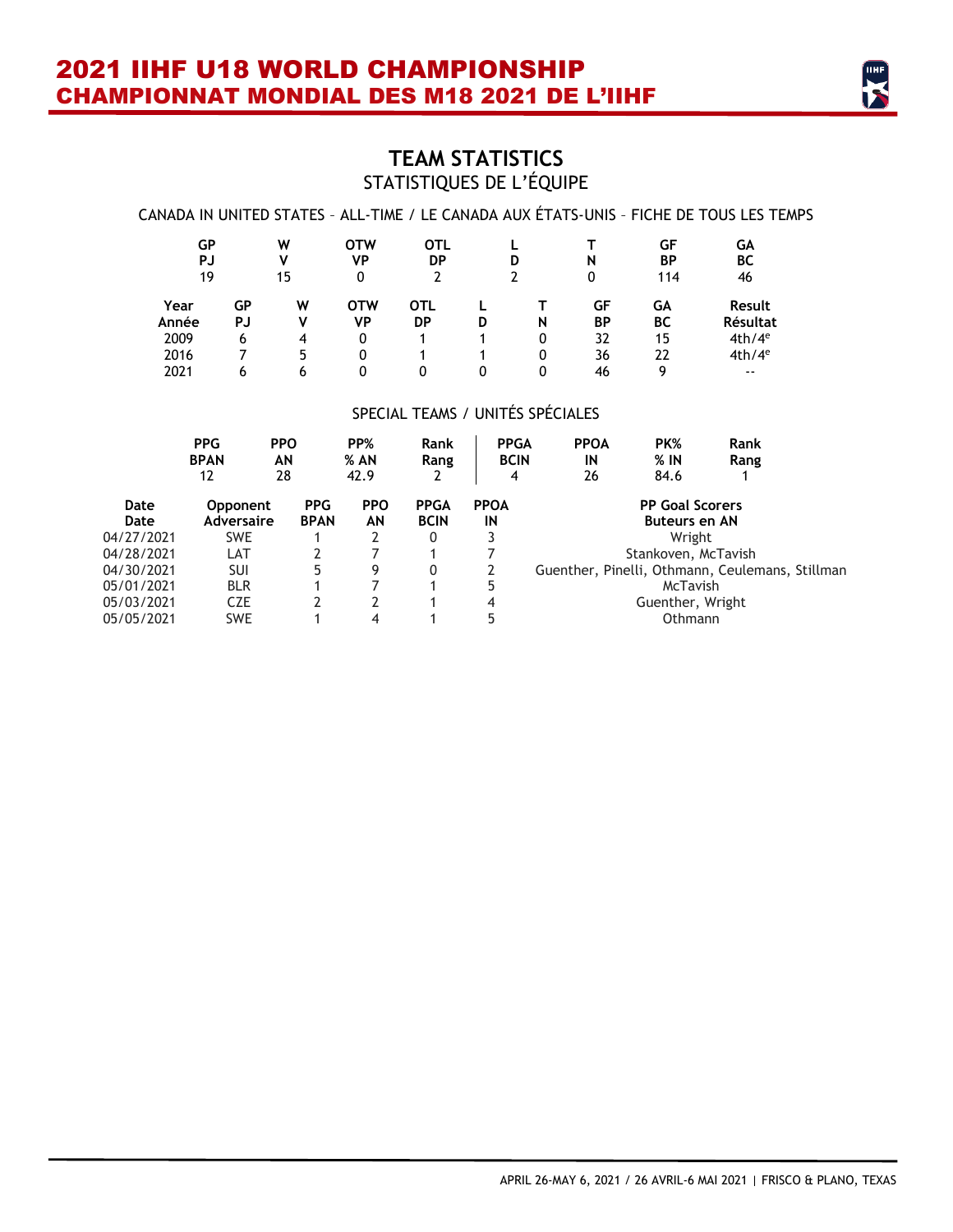

### **PLAYER STATISTICS**  STATISTIQUES DES JOUEURS

### TOURNAMENT STATISTICS / STATISTIQUES AU TOURNOI

|                          |    | U18 Worlds / Mondial des M18 |   | Pre-Tournament / Matchs préparatoires |            |       |           |   |   |  |            |
|--------------------------|----|------------------------------|---|---------------------------------------|------------|-------|-----------|---|---|--|------------|
| Player                   | GР | G                            | A | P                                     | <b>PIM</b> | $+/-$ | <b>GP</b> | G | A |  | <b>PIM</b> |
| Joueur                   | PJ | B                            | A | P                                     | <b>PUN</b> | $+/-$ | PJ        | R | A |  | <b>PUN</b> |
| Nolan Allan              | 6  |                              |   |                                       |            | $+7$  |           |   |   |  |            |
| Connor Bedard            |    | h                            |   | 12                                    |            | $+10$ |           |   |   |  |            |
| <b>Corson Ceulemans</b>  |    |                              |   |                                       |            | +9    |           |   |   |  |            |
| <b>Brandt Clarke</b>     |    |                              |   |                                       |            | $+11$ |           |   |   |  |            |
| Ethan Del Mastro         |    |                              |   |                                       |            | +8    |           |   |   |  |            |
| Dylan Guenther           |    |                              |   |                                       |            | $+5$  |           |   |   |  |            |
| <b>Brett Harrison</b>    | h  |                              |   |                                       |            | $+4$  |           |   |   |  |            |
| Wyatt Johnston           |    |                              |   |                                       |            | +6    |           |   |   |  |            |
| Denton Mateychuk         |    |                              |   |                                       |            | E     |           |   |   |  |            |
| Jack Matier              |    |                              |   |                                       |            | $+1$  |           |   |   |  |            |
| Mason McTavish           |    |                              |   |                                       |            | +9    |           |   |   |  |            |
| Brennan Othmann          |    |                              |   |                                       |            | $+5$  |           |   |   |  |            |
| Francesco Pinelli        |    |                              |   | 11                                    |            | +9    |           |   |   |  |            |
| <b>Guillaume Richard</b> |    |                              |   |                                       |            | $+12$ |           |   |   |  |            |
| Conner Roulette          |    |                              |   |                                       |            | $+5$  |           |   |   |  |            |
| Logan Stankoven          |    |                              |   |                                       |            | $+12$ |           |   |   |  |            |
| Chase Stillman           | h  |                              |   |                                       |            | +6    |           |   |   |  |            |
| Ryan Winterton           |    |                              |   |                                       |            | $+4$  |           |   |   |  |            |
| Shane Wright             |    |                              |   | 11                                    |            | +9    |           |   |   |  |            |
| Olen Zellweger           |    |                              |   |                                       |            | +8    |           |   |   |  |            |
| Danny Zhilkin            | h  |                              |   |                                       |            | $+4$  |           |   |   |  |            |

|                   | U18 Worlds / Mondial des M18 |                                       |    |            |       |      |    |         |  |  |
|-------------------|------------------------------|---------------------------------------|----|------------|-------|------|----|---------|--|--|
| Player            | GР                           | <b>MIN</b>                            | GΑ | <b>SVS</b> | SV%   | GAA  | SΟ | W-L     |  |  |
| Joueur            | PJ                           | <b>MIN</b>                            | ВC | ARR.       | %ARR. | MOY. | JB | V-D     |  |  |
| Thomas Milic      | 2                            | 120                                   |    | 39         | .975  | 0.50 | 1  | $2 - 0$ |  |  |
| Benjamin Gaudreau | 4                            | 240                                   | 8  | 94         | .922  | 2.00 | 0  | $4-0$   |  |  |
| Tyler Brennan     |                              |                                       |    |            |       |      |    |         |  |  |
|                   |                              | Pre-Tournament / Matchs préparatoires |    |            |       |      |    |         |  |  |
| <b>Player</b>     | GP                           | <b>MIN</b>                            | GА | <b>SVS</b> | SV%   | GAA  | SΟ | W-L     |  |  |
| Joueur            | PJ                           | <b>MIN</b>                            | ВC | ARR.       | %ARR. | MOY. | JB | V-D     |  |  |
| Thomas Milic      | 1                            | 20                                    | 1  | 11         | .917  | 3.00 | 0  | 1-0     |  |  |
| Benjamin Gaudreau | 1                            | 20                                    | 0  | 9          | 1.000 | 0.00 | 0  | $0 - 0$ |  |  |
| Tvler Brennan     |                              | 20                                    | 0  | 8          | 1.000 | 0.00 | 0  | $0 - 0$ |  |  |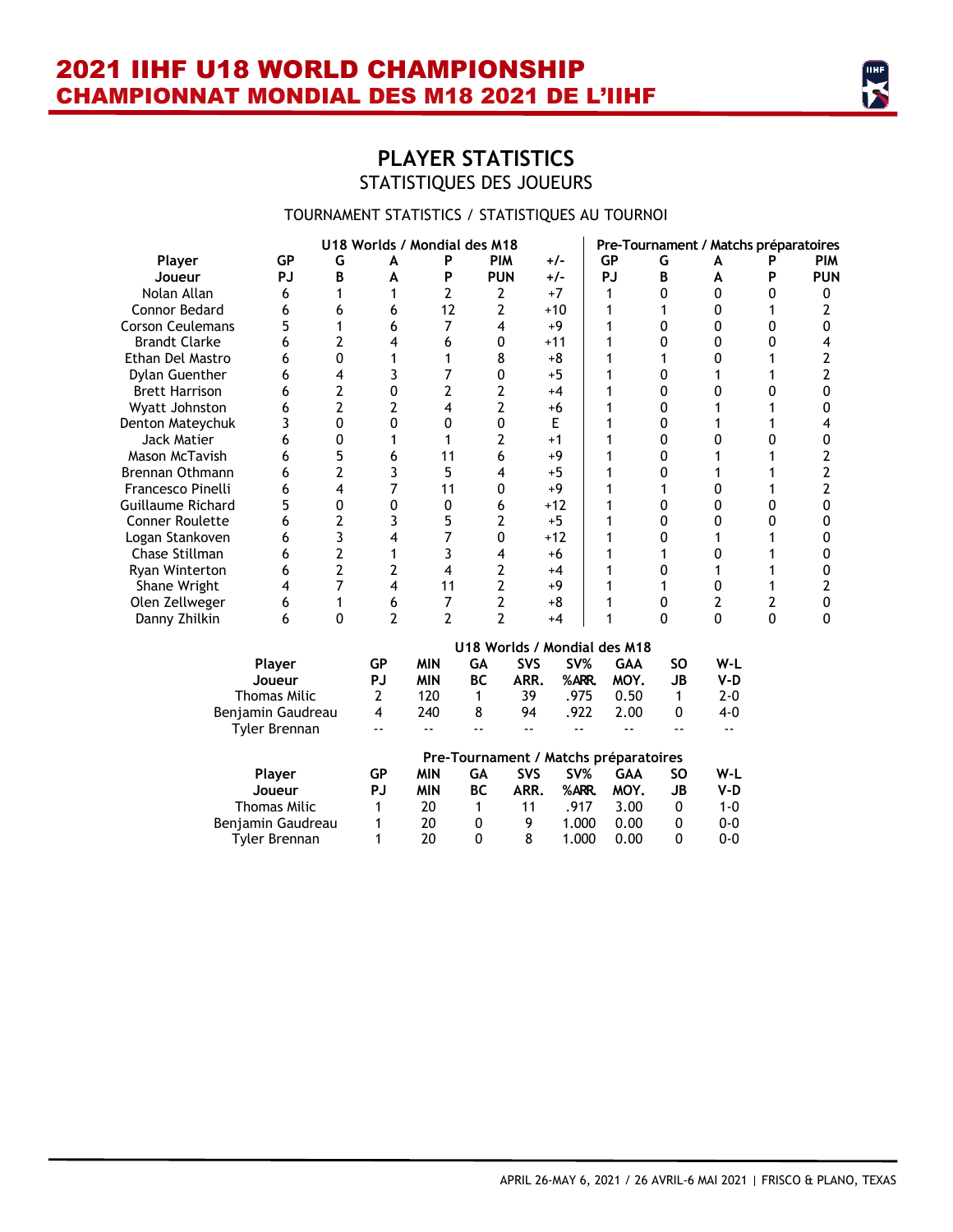### **PLAYER STATISTICS**  STATISTIQUES DES JOUEURS

### 2020-21 WITH CLUB TEAM / EN 2020-2021 AVEC LEUR CLUB

| Player                  | Club Team                |    |            | <b>GP</b>         | G              | A              | P                       | <b>PIM</b>     |         |
|-------------------------|--------------------------|----|------------|-------------------|----------------|----------------|-------------------------|----------------|---------|
| Joueur                  | Club                     |    |            | PJ                | В              | A              | P                       | <b>PUN</b>     |         |
| Nolan Allan             | Prince Albert (WHL)      |    |            | 16                | 1              | 1              | 2                       | 21             |         |
|                         | La Ronge (SJHL)          |    |            | 5                 | $\overline{2}$ | 3              | 5                       | 10             |         |
| Connor Bedard           | Regina (WHL)             |    |            | 15                | 12             | 16             | 28                      | 6              |         |
|                         | <b>HV71 (SWE U18)</b>    |    |            | 1                 | 1              | 1              | $\overline{2}$          | 0              |         |
|                         | <b>HV71 (SWE U20)</b>    |    |            | 4                 | 2              | $\overline{2}$ | $\overline{\mathbf{4}}$ | 0              |         |
| <b>Corson Ceulemans</b> | Brooks (AJHL)            |    |            | 8                 | 4              | $\overline{7}$ | 11                      | 8              |         |
| <b>Brandt Clarke</b>    | HC Nove Zamky (SVK)      |    |            | 26                | 5              | 10             | 15                      | 41             |         |
| Dylan Guenther          | Edmonton (WHL)           |    |            | $12 \overline{ }$ | 12             | 12             | 24                      | $\overline{2}$ |         |
|                         | Sherwood Park (AJHL)     |    |            | 4                 | 3              | $\overline{2}$ | 5                       | 12             |         |
| <b>Brett Harrison</b>   | Koovee Tampere (FIN U20) |    |            | 7                 | 4              | 5              | 9                       | 0              |         |
|                         | Koovee Tampere (Mestis)  |    |            | 1                 | 0              | 0              | 0                       | 0              |         |
| Denton Mateychuk        | Moose Jaw (WHL)          |    |            | 8                 | 1              | $\overline{2}$ | 3                       | 4              |         |
|                         | Steinbach (MJHL)         |    |            | 16                | $\overline{2}$ | $\overline{7}$ | 9                       | 8              |         |
| Mason McTavish          | EHC Olten (NLB)          |    |            | 13                | 9              | $\overline{2}$ | 11                      | 6              |         |
| Brennan Othmann         | EHC Olten (NLB)          |    |            | 34                | 7              | 9              | 16                      | 64             |         |
| Francesco Pinelli       | HDD Jesenice (AlpsHL)    |    |            | 13                | 5              | 6              | 11                      | 8              |         |
| Guillaume Richard       | Tri-City (USHL)          |    |            | 46                | $\overline{2}$ | 14             | 16                      | 14             |         |
| <b>Conner Roulette</b>  | Seattle (WHL)            |    |            | 11                | 6              | 6              | 12                      | 4              |         |
|                         | Selkirk (MJHL)           |    |            | 3                 | 1              | 1              | $\overline{2}$          | 6              |         |
| Logan Stankoven         | Kamloops (WHL)           |    |            | 6                 | 7              | 3              | 10                      | 0              |         |
| Chase Stillman          | Esbjerg Energy (DEN U20) |    |            | 8                 | 9              | $\overline{7}$ | 16                      | 43             |         |
| Olen Zellweger          | Everett (WHL)            |    |            | 11                | $\overline{2}$ | 11             | 13                      | $\overline{2}$ |         |
| Player                  | <b>Club Team</b>         | GP | <b>MIN</b> | GA                | <b>SVS</b>     | SV%            | <b>GAA</b>              | <b>SO</b>      | W-L     |
| Joueur                  | Club                     | PJ | <b>MIN</b> | <b>BC</b>         | ARR.           | %ARR.          | MOY.                    | JB             | V-D     |
| Tyler Brennan           | Prince George (WHL)      | 4  | 250        | 9                 | 125            | .933           | 2.16                    | 1              | 2-2     |
| <b>Thomas Milic</b>     | Seattle (WHL)            | 9  | 547        | 25                | 263            | .913           | 2.74                    | 1              | $5 - 4$ |

NOTE: Due to the COVID-19 pandemic, the Ontario Hockey League did not play during the 2020-21 season<br>REMARQUE : En raison de la pandémie de COVID-19, la Ligue de hockey de l'Ontario n'a pas eu de matchs pendant la saison 2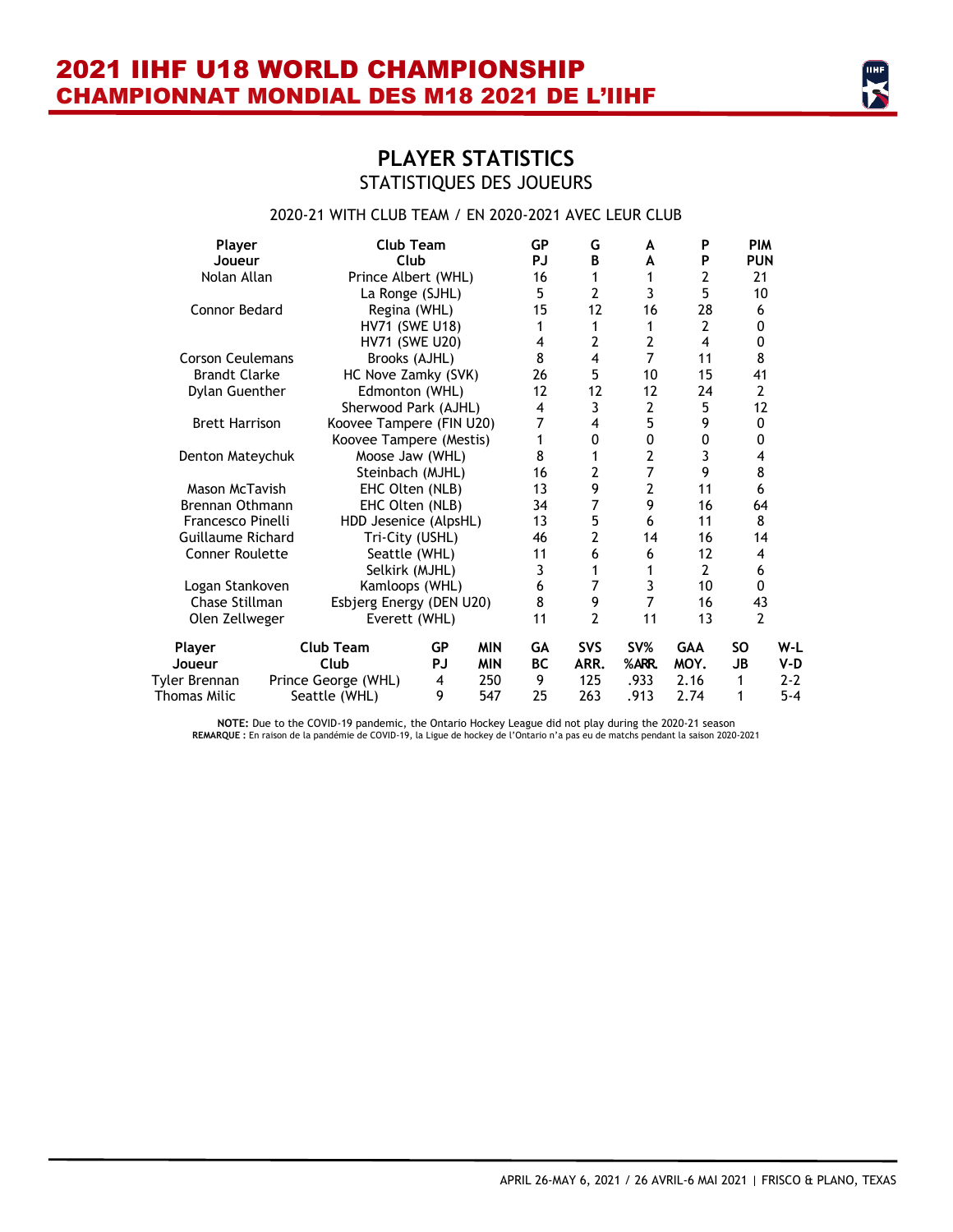### **PLAYER STATISTICS**  STATISTIQUES DES JOUEURS

### 2019 WORLD UNDER-17 HOCKEY CHALLENGE / DÉFI MONDIAL DE HOCKEY DES MOINS DE 17 ANS 2019

| Player<br>Joueur        |                    | Team<br><b>Equipe</b> |            | GP<br>PJ  | G<br>B         | A<br>A       | P<br>P                  | <b>PIM</b><br><b>PUN</b> |         |
|-------------------------|--------------------|-----------------------|------------|-----------|----------------|--------------|-------------------------|--------------------------|---------|
| Shane Wright            |                    | <b>Black/Noirs</b>    |            | 5         | 4              | 3            | 7                       | 14                       |         |
| <b>Brennan Othmann</b>  |                    | <b>Black/Noirs</b>    |            | 4         | 3              | 3            | 6                       | 2                        |         |
| Danny Zhilkin           |                    | <b>Black/Noirs</b>    |            | 5         | 4              | 2            | 6                       | $\overline{2}$           |         |
| Guillaume Richard       |                    | White/Blancs          |            | 6         | 2              | 4            | 6                       | $\mathbf 0$              |         |
| <b>Brandt Clarke</b>    |                    | <b>Black/Noirs</b>    |            | 5         | 1              | 5            | 6                       | 2                        |         |
| Wyatt Johnston          |                    | Red/Rouges            |            | 5         | $\overline{2}$ | 3            | 5                       | 14                       |         |
| Logan Stankoven         |                    | Red/Rouges            |            | 5         | 4              | 0            | 4                       | $\overline{2}$           |         |
| Chase Stillman          |                    | White/Blancs          |            | 6         | 1              | 3            | 4                       | 4                        |         |
| <b>Corson Ceulemans</b> |                    | <b>Black/Noirs</b>    |            | 4         | 0              | 4            | 4                       | 2                        |         |
| <b>Dylan Guenther</b>   |                    | White/Blancs          |            | 6         | 3              | 0            | 3                       | $\overline{2}$           |         |
| Mason McTavish          |                    | White/Blancs          |            | 6         | 2              |              | 3                       | 8                        |         |
| Ryan Winterton          |                    | <b>Black/Noirs</b>    |            | 5         | 0              | 3            | 3                       | 0                        |         |
| <b>Conner Roulette</b>  |                    | Red/Rouges            |            | 4         | 2              | $\mathbf{0}$ | $\overline{2}$          | $\overline{2}$           |         |
| <b>Brett Harrison</b>   |                    | White/Blancs          |            | 6         | 2              | 0            | $\overline{\mathbf{c}}$ | 4                        |         |
| Olen Zellweger          |                    | Red/Rouges            |            | 5         | 0              | 2            | $\overline{2}$          | 2                        |         |
| Francesco Pinelli       |                    | Red/Rouges            |            | 5         | 1              | $\mathbf{0}$ | 1                       | 6                        |         |
| Nolan Allan             |                    | Red/Rouges            |            | 5         | 0              | 1            | 1                       | 2                        |         |
| Ethan Del Mastro        |                    | <b>Black/Noirs</b>    |            | 5         | 0              | $\mathbf{0}$ | 0                       | $\overline{2}$           |         |
| <b>Connor Bedard</b>    |                    |                       |            |           |                |              |                         |                          |         |
| Denton Mateychuk        |                    |                       |            |           |                |              |                         |                          |         |
| Jack Matier             |                    |                       |            |           |                |              |                         |                          |         |
| Player                  | Team               | GP                    | <b>MIN</b> | GA        | <b>SVS</b>     | SV%          | <b>GAA</b>              | SO                       | W-L     |
| Joueur                  | <b>Équipe</b>      | PJ                    | <b>MIN</b> | <b>BC</b> | ARR.           | %ARR.        | MOY.                    | JB                       | V-D     |
| <b>Thomas Milic</b>     | Red/Rouges         | 3                     | 189        | 8         | 98             | .925         | 2.54                    | 0                        | 2-1     |
| Tyler Brennan           | White/Blancs       | 4                     | 215        | 12        | 82             | .872         | 3.35                    | 1                        | $2 - 2$ |
| Benjamin Gaudreau       | <b>Black/Noirs</b> | 4                     | 131        | 13        | 48             | .787         | 5.95                    | 0                        | $1 - 1$ |

#### 2020 WINTER YOUTH OLYMPIC GAMES / JEUX OLYMPIQUES DE LA JEUNESSE D'HIVER 2020

| Player           | GР  |  | D | <b>PIM</b> |
|------------------|-----|--|---|------------|
| Joueur           | PJ. |  | D | <b>PUN</b> |
| Denton Mateychuk |     |  |   |            |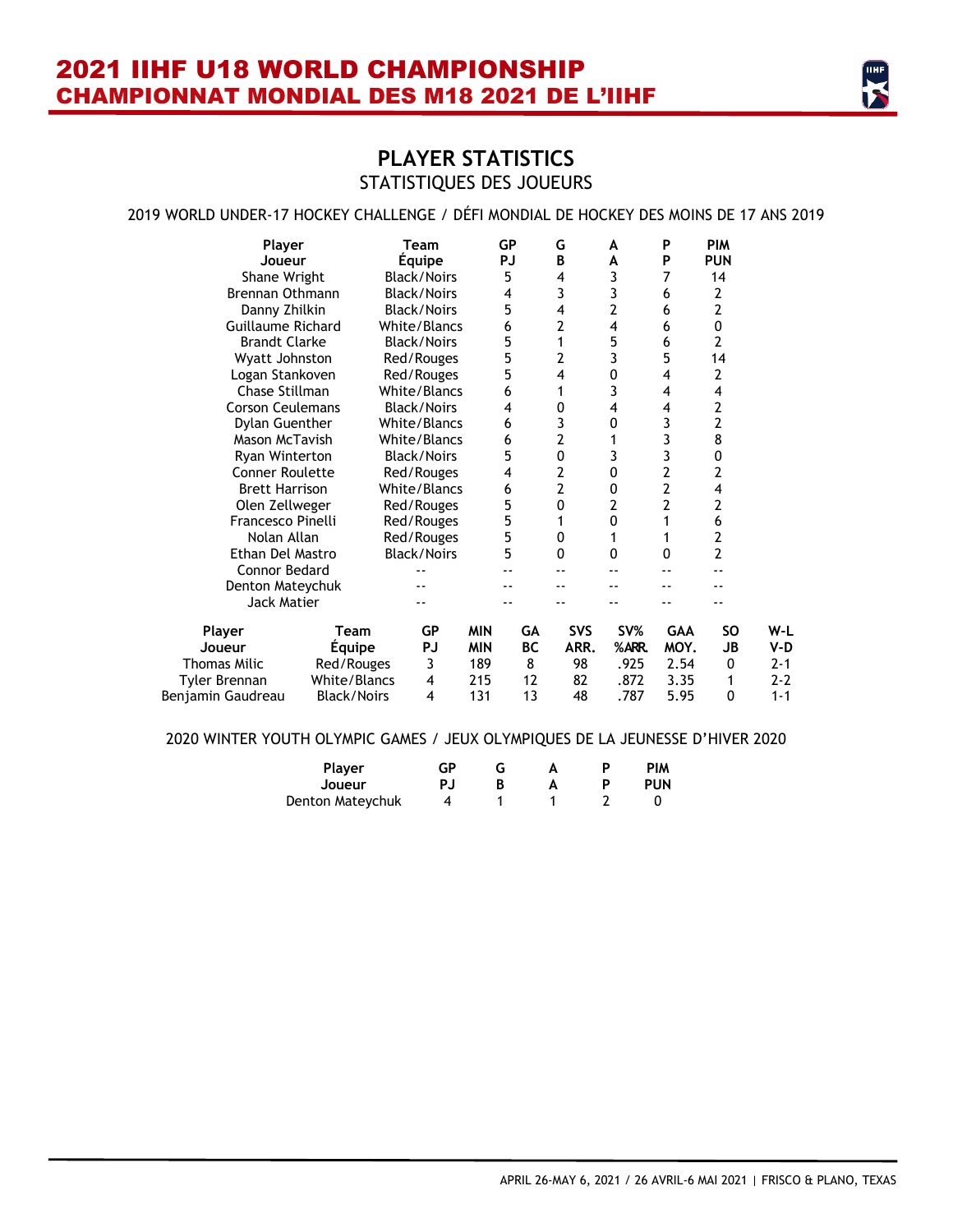### **PLAYER STATISTICS**  STATISTIQUES DES JOUEURS

### 2019 CANADA WINTER GAMES / JEUX DU CANADA D'HIVER 2019

| Player<br>Joueur                 | Team<br>Equipe | <b>GP</b><br>PJ | G<br>B       | А<br>A       | P<br>P         | <b>PIM</b><br><b>PUN</b> |              |
|----------------------------------|----------------|-----------------|--------------|--------------|----------------|--------------------------|--------------|
| Brennan Othmann                  | ΟN             | 6               | 8            | 6            | 14             | 2                        |              |
| Logan Stankoven                  | BC             | 7               | 6            | 7            | 13             | 2                        |              |
| Dylan Guenther                   | AB             | 6               | 4            | 9            | 13             | 0                        |              |
| Shane Wright                     | ΟN             | 6               | 6            | 6            | 12             | 8                        |              |
| <b>Conner Roulette</b>           | <b>MB</b>      | 6               | 4            | 4            | 8              | 0                        |              |
| <b>Brandt Clarke</b>             | ON             | 6               | 2            | 6            | 8              | 10                       |              |
| Guillaume Richard                | QC             | 6               | 2            | 5            | 7              | 4                        |              |
| Nolan Allan                      | SK             | 6               | 4            | 2            | 6              | 10                       |              |
| <b>Corson Ceulemans</b>          | AB             | 6               | 1            | 4            | 5              | $\overline{2}$           |              |
| Danny Zhilkin                    | ON             | 6               | 2            | 2            | 4              | $\overline{2}$           |              |
| Mason McTavish                   | ON             | 6               | 2            | 2            | 4              | 16                       |              |
| Francesco Pinelli                | ON             | 6               | 2            | 1            | 3              | 2                        |              |
| Olen Zellweger                   | AB             | 6               | 1            | 1            | 2              | 4                        |              |
| Ethan Del Mastro                 | ON             | 6               | 0            | 2            | $\overline{2}$ | 10                       |              |
| Chase Stillman                   | ON             | 6               | $\mathbf{0}$ | $\mathbf{0}$ | 0              | 0                        |              |
| Connor Bedard                    |                |                 |              |              |                |                          |              |
| <b>Brett Harrison</b>            |                |                 |              |              |                |                          |              |
| Wyatt Johnston                   |                |                 |              |              |                |                          |              |
| Denton Mateychuk                 |                |                 |              |              |                |                          |              |
| Jack Matier                      |                |                 |              |              |                |                          |              |
| Ryan Winterton                   |                |                 |              |              |                |                          |              |
| Player<br>Team                   | GР             | <b>MIN</b>      | GА           | <b>SVS</b>   | SV%            | <b>GAA</b>               | SO<br>W-L    |
| <b>Equipe</b><br>Joueur          | PJ             | <b>MIN</b>      | <b>BC</b>    | ARR.         | %ARR.          | MOY.                     | JB<br>V-D    |
| Benjamin Gaudreau<br>ΟN          | 5              | 311             | 18           | 184          | .911           | 3.47                     | $3 - 2$<br>1 |
| <b>Thomas Milic</b><br><b>BC</b> | 4              | 239             | 16           | 148          | .902           | 4.02                     | $2 - 2$<br>0 |
| Tyler Brennan<br><b>MB</b>       | 4              | 202             | 15           | 130          | .897           | 4.46                     | 0<br>$1 - 2$ |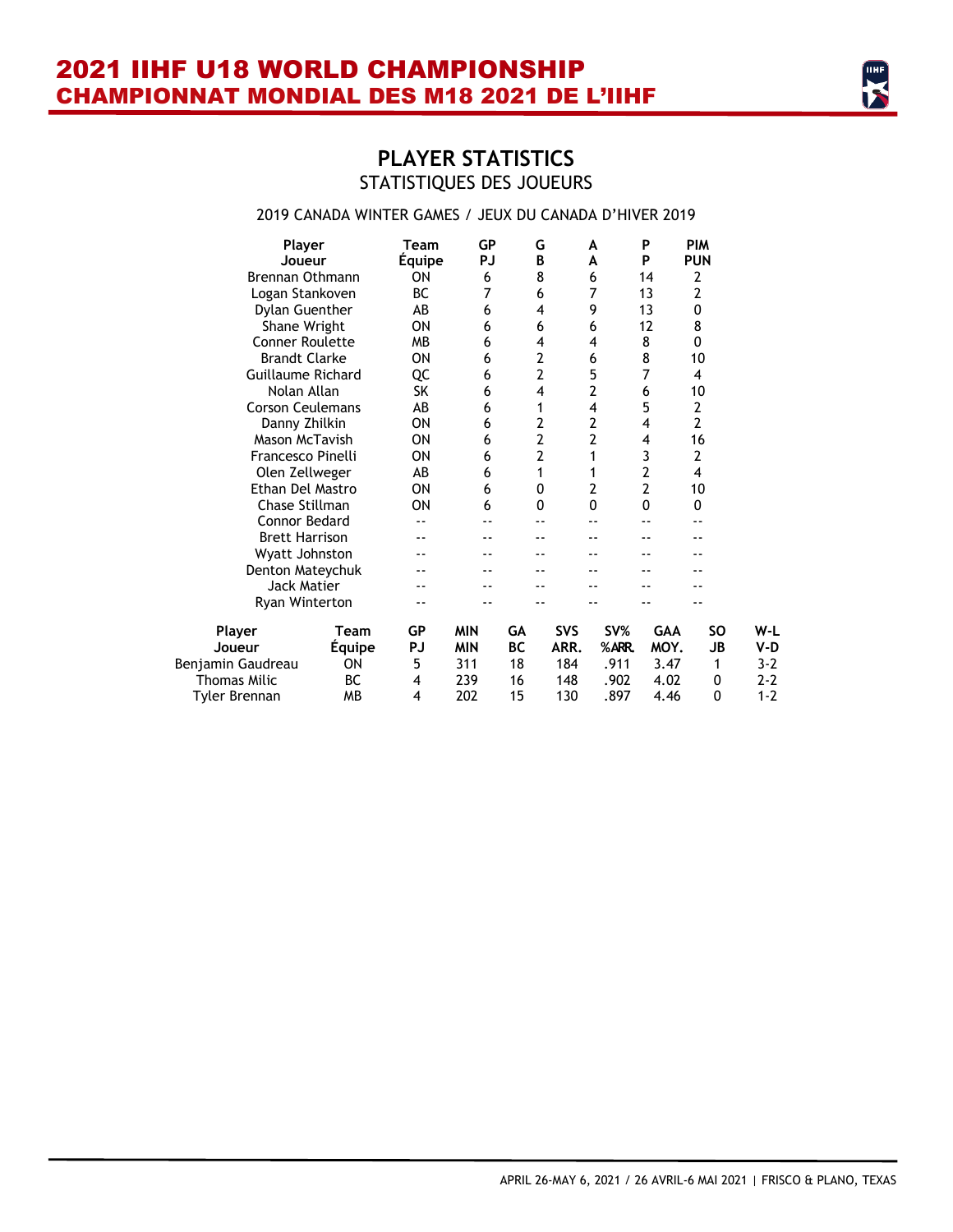### **ROSTER BY THE NUMBERS** FORMATION EN CHIFFRES

### **AVERAGES / MOYENNES**

Age / Âge (Y-M-D/A-M-J) : 17-9-30 Height / Grandeur : 6'1" / 1,85 m Weight / Poids : 185 lbs / 83,9 kg

#### **BY BIRTH YEAR / PAR ANNÉE DE NAISSANCE**

2003 (21) : Allan, Brennan, Ceulemans, Clarke, Del Mastro, Gaudreau, Guenther, Harrison, Johnston, Matier, McTavish, Milic, Othmann, Pinelli, Richard, Roulette, Stankoven, Stillman, Winterton, Zellweger, Zhilkin 2004 (2) : Mateychuk, Wright 2005 (1) : Bedard

#### **BY MEMBER / PAR MEMBRE**

Ontario Hockey Federation / Fédération de hockey de l'Ontario (11) : Del Mastro, Gaudreau, Harrison, Johnston, Matier, Othmann, Pinelli, Stillman, Winterton, Wright, Zhilkin B.C. Hockey / Hockey C.-B. (3) : Bedard, Milic, Stankoven, Hockey Alberta (3) : Ceulemans, Guenther, Zellweger Hockey Manitoba (3) : Brennan, Mateychuk, Roulette Hockey Eastern Ontario / Hockey Est de l'Ontario (2) : Clarke, McTavish Hockey Québec (1) : Richard Saskatchewan Hockey Association / Association de hockey de la Saskatchewan (1) : Allan

#### **BY LEAGUE / PAR LIGUE**

OHL (13) : Clarke, Del Mastro, Gaudreau, Harrison, Johnston, Matier, McTavish, Othmann, Pinelli, Stillman, Winterton, Wright, Zhilkin WHL (9) : Allan, Bedard, Brennan, Guenther, Mateychuk, Milic, Roulette, Stankoven, Zellweger AJHL (1) : Ceulemans USHL (1) : Richard

#### **BY NHL DRAFT ELIGIBILITY / PAR ANNÉE D'ADMISSIBILITÉ AU REPÊCHAGE DE LA LNH**

2021 (19) : Allan, Ceulemans, Clarke, Del Mastro, Gaudreau, Guenther, Harrison, Johnston, Matier, McTavish, Milic, Othmann, Pinelli, Richard, Roulette, Stankoven, Stillman, Winterton, Zellweger 2022 (4) : Brennan, Mateychuk, Wright, Zhilkin 2023 (1) : Bedard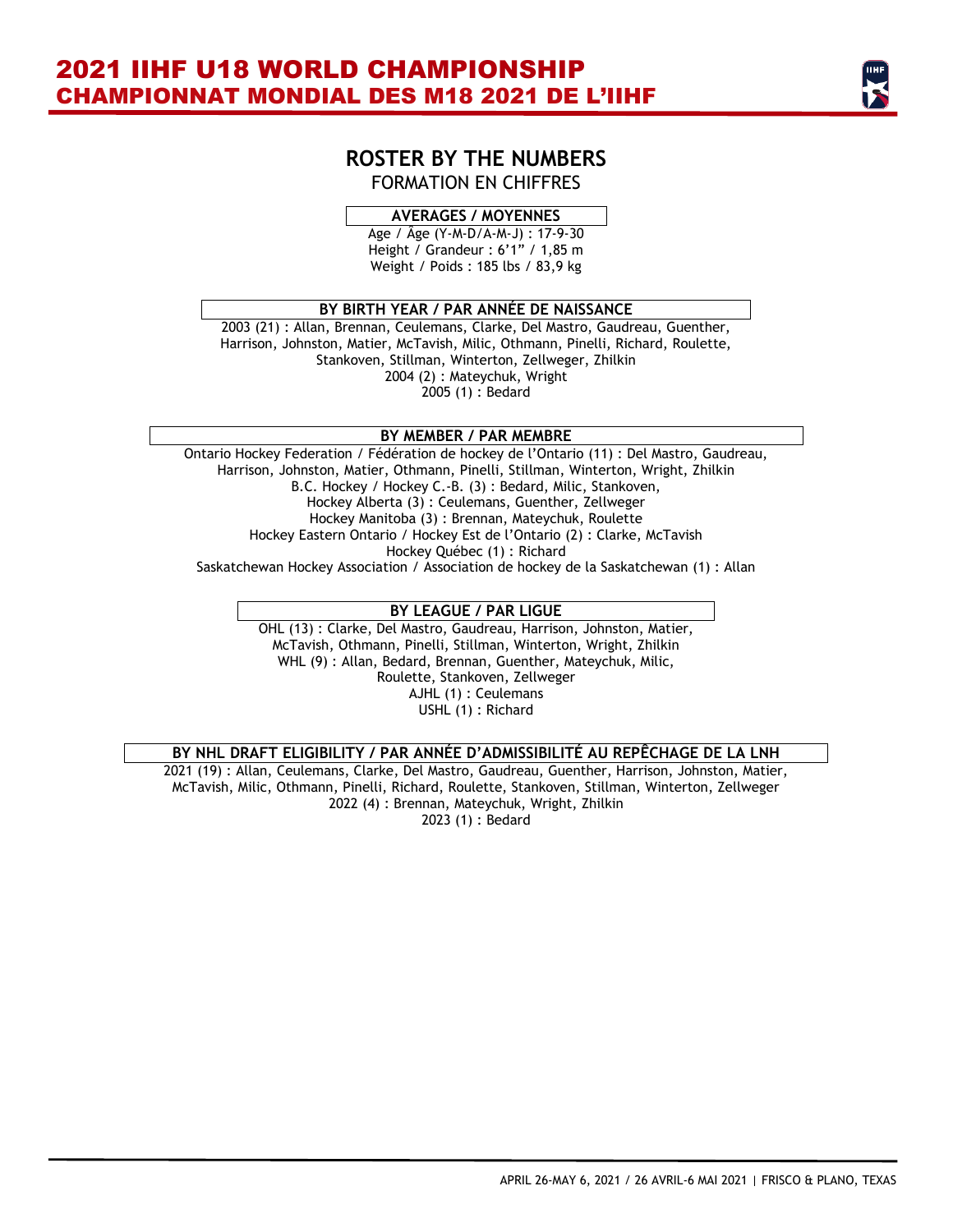

### **ROSTER AVERAGES**  MOYENNES RELATIVES À LA FORMATION

|      | <b>HEIGHT / GRANDEUR</b><br>(INCHES/POUCES) |            |      | <b>WEIGHT / POIDS</b><br>(POUNDS/LIVRES) |                      | AGE / ÂGE<br>$(Y - M - D/A - M - J)$ |                |                            |  |
|------|---------------------------------------------|------------|------|------------------------------------------|----------------------|--------------------------------------|----------------|----------------------------|--|
| 2009 | 73.50                                       | $4th/4^e$  | 2003 | 195.91                                   | G/O                  | 2003                                 | $18 - 0 - 5$   | G/O                        |  |
| 2017 | 73.30                                       | 5th/ $5^e$ | 2005 | 192.23                                   | S/A                  | 2004                                 | $18 - 0 - 4$   | $4th/4^e$                  |  |
| 2004 | 73.18                                       | $4th/4^e$  | 2016 | 190.91                                   | $4th/4^e$            | 2005                                 | $17 - 11 - 22$ | S/A                        |  |
| 2008 | 73.14                                       | G/O        | 2004 | 189.32                                   | 4th/4 <sup>e</sup>   | 2002                                 | $17 - 11 - 14$ | $6th/6^e$                  |  |
| 2016 | 73.09                                       | $4th/4^e$  | 2009 | 189.18                                   | 4th/4 <sup>e</sup>   | 2010                                 | $17 - 11 - 10$ | 7th/7 <sup>e</sup>         |  |
| 2013 | 73.04                                       | G/O        | 2006 | 186.59                                   | 4th/4 <sup>e</sup>   | 2019                                 | 17-10-20       | $4th/4^e$                  |  |
| 2021 | 72.96                                       | $- -$      | 2007 | 186.45                                   | 4th/4 <sup>e</sup>   | 2008                                 | $17 - 10 - 7$  | G/O                        |  |
| 2012 | 72.87                                       | B          | 2013 | 186.39                                   | G/O                  | 2021                                 | $17-9-30$      | $\overline{\phantom{a}}$ . |  |
| 2018 | 72.74                                       | $5th/5^e$  | 2021 | 185.13                                   | $\sim$ $\sim$        | 2007                                 | $17-9-19$      | $4th/4^e$                  |  |
| 2003 | 72.73                                       | G/O        | 2008 | 185.09                                   | G/O                  | 2009                                 | $17-9-19$      | $4th/4^e$                  |  |
| 2015 | 72.73                                       | B.         | 2012 | 184.87                                   | B.                   | 2014                                 | 17-9-19        | B                          |  |
| 2005 | 72.68                                       | S/A        | 2011 | 184.64                                   | 4th/4 <sup>e</sup>   | 2011                                 | $17-9-18$      | 4th/4 <sup>e</sup>         |  |
| 2007 | 72.68                                       | $4th/4^e$  | 2010 | 184.50                                   | $7th/7$ <sup>e</sup> | 2006                                 | $17-9-17$      | $4th/4^e$                  |  |
| 2006 | 72.36                                       | $4th/4^e$  | 2014 | 183.09                                   | B                    | 2018                                 | $17 - 9 - 17$  | $5th/5^e$                  |  |
| 2014 | 72.35                                       | B.         | 2019 | 183.04                                   | 4th/4 <sup>e</sup>   | 2015                                 | $17-9-10$      | B.                         |  |
| 2019 | 72.30                                       | $4th/4^e$  | 2018 | 182.74                                   | $5th/5^e$            | 2016                                 | $17-9-0$       | $4th/4^e$                  |  |
| 2002 | 72.26                                       | $6th/6^e$  | 2015 | 182.23                                   | B                    | 2017                                 | $17 - 8 - 27$  | $5th/5^e$                  |  |
| 2010 | 72.18                                       | $7th/7^e$  | 2017 | 181.83                                   | $5th/5^e$            | 2013                                 | $17 - 8 - 24$  | G/O                        |  |
| 2011 | 71.95                                       | $4th/4^e$  | 2002 | 180.61                                   | $6th/6$ <sup>e</sup> | 2012                                 | $17 - 7 - 29$  | B                          |  |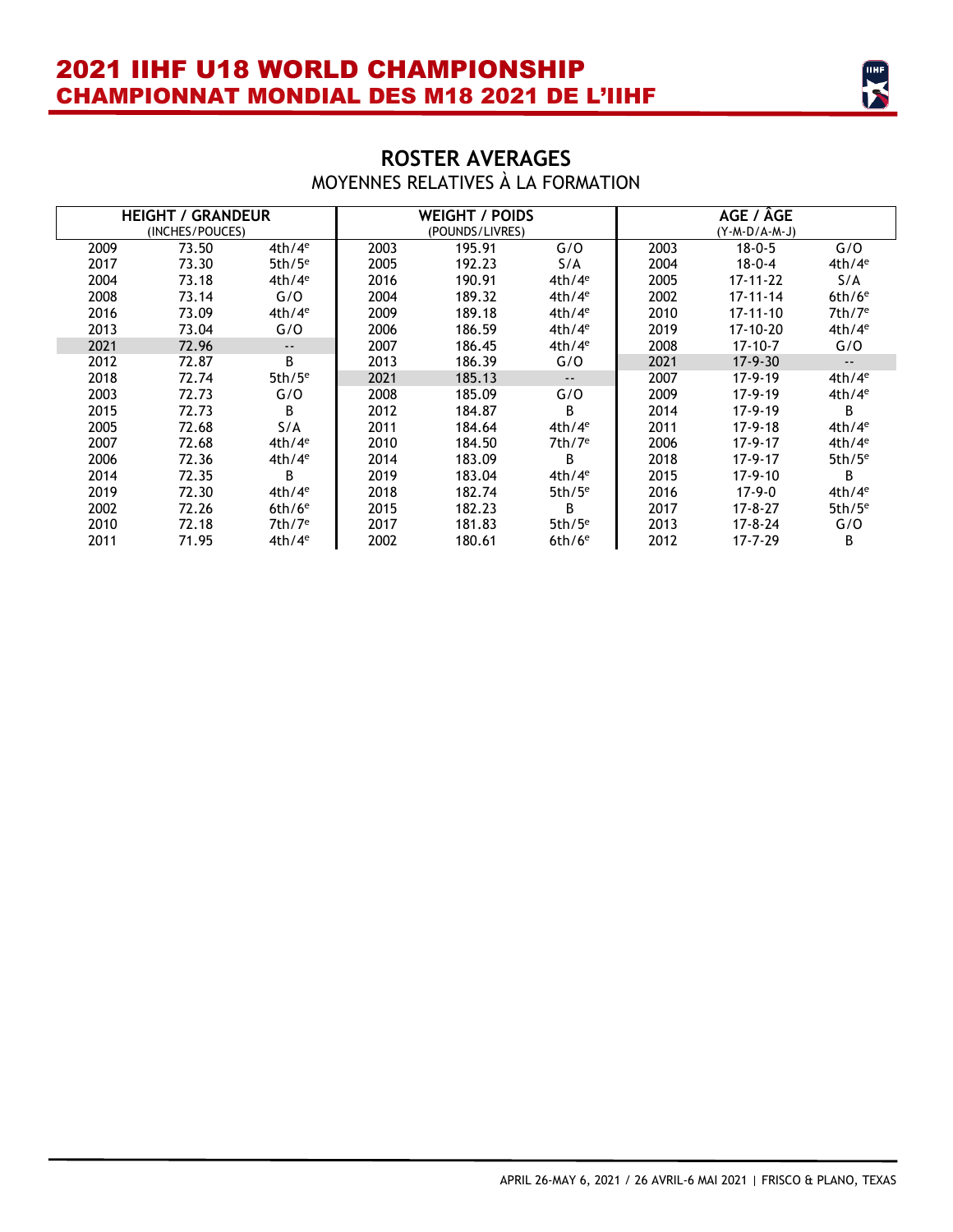

### **FACTS & FIGURES** FAITS ET STATISTIQUES

ALL-TIME NHL DRAFT PICKS (BY ROUND) / CHOIX AU REPÊCHAGE DE TOUS LES TEMPS DE LA LNH (PAR RONDE)

| Year  |    | $\mathbf{2}$ | 3 | 4 | 5 | 6 |   | 8 | 9  | <b>UD</b> | Result               |
|-------|----|--------------|---|---|---|---|---|---|----|-----------|----------------------|
| Année |    | 2            |   | 4 | 5 | 6 |   | 8 | 9  | <b>NR</b> | Résultat             |
| 2019  | 13 |              |   |   |   |   |   |   |    |           | 4th/4 <sup>e</sup>   |
| 2018  |    | 8            |   |   |   |   |   |   | -- |           | 5th/5 <sup>e</sup>   |
| 2017  |    | 9            |   |   |   |   |   |   | -- |           | 5th/5 <sup>e</sup>   |
| 2016  |    |              | 4 |   |   |   |   |   | -- |           | 4th/4 <sup>e</sup>   |
| 2015  | 5  | h            |   |   |   |   |   |   | -- |           | B                    |
| 2014  | 10 |              |   |   |   |   |   |   |    |           | B                    |
| 2013  | 10 |              | 4 |   |   |   |   |   | -- |           | G/O                  |
| 2012  | 10 |              | 5 |   |   |   |   |   | -- |           | B                    |
| 2011  | 8  |              | 4 |   |   |   |   |   | -- |           | 4th/4 <sup>e</sup>   |
| 2010  |    |              |   |   |   |   |   |   | -- | 4         | 7th/7 <sup>e</sup>   |
| 2009  | 8  | 8            |   |   |   |   |   |   | -- |           | 4th/4 <sup>e</sup>   |
| 2008  | 10 | 8            |   |   |   |   |   |   |    |           | G/O                  |
| 2007  | 9  |              |   |   |   |   |   |   |    |           | 4th/4 <sup>e</sup>   |
| 2006  | h  | 5            |   |   |   |   |   |   | -- | 4         | 4th/4 <sup>e</sup>   |
| 2005  | 6  | 5.           |   |   |   |   |   |   | -- |           | S/A                  |
| 2004  | 4  |              |   |   |   |   |   |   | 0  |           | 4th/4 <sup>e</sup>   |
| 2003  | 9  |              |   |   |   |   |   |   |    |           | G/O                  |
| 2002  |    |              |   |   |   |   | o | O |    | 10        | $6th/6$ <sup>e</sup> |

### CHL DRAFT PICKS / CHOIX AU REPÊCHAGE DE LA LCH

| Player                     | Team                 | League       | Year  | Round | <b>Pick</b> |
|----------------------------|----------------------|--------------|-------|-------|-------------|
| Joueur                     | <b>Equipe</b>        | Ligue        | Année | Ronde | Choix       |
| Dylan Guenther             | Edmonton             | <b>WHL</b>   | 2018  |       |             |
| Shane Wright <sup>1</sup>  | Kingston             | OHL          | 2019  |       |             |
| Connor Bedard <sup>1</sup> | Regina               | <b>WHL</b>   | 2020  |       |             |
| <b>Brennan Othmann</b>     | <b>Flint</b>         | OHL          | 2019  |       | 2           |
| Nolan Allan                | <b>Prince Albert</b> | <b>WHL</b>   | 2018  |       | 3           |
| <b>Brandt Clarke</b>       | Barrie               | OHL          | 2019  |       | 4           |
| Logan Stankoven            | Kamloops             | <b>WHL</b>   | 2018  |       | 5           |
| Mason McTavish             | Peterborough         | OHL          | 2019  |       | 5           |
| Wyatt Johnston             | Windsor              | OHL          | 2019  |       | 6           |
| Benjamin Gaudreau          | Sarnia               | OHL          | 2019  |       | 7           |
| Guillaume Richard          | Victoriaville        | <b>LHJMQ</b> | 2019  |       | 7           |
| <b>Ryan Winterton</b>      | Hamilton             | OHL          | 2019  |       | 8           |
| Denton Mateychuk           | Moose Jaw            | <b>WHL</b>   | 2019  |       | 11          |
| Ethan Del Mastro           | Mississauga          | OHL          | 2019  |       | 12          |
| Francesco Pinelli          | Kitchener            | OHL          | 2019  |       | 13          |
| Danny Zhilkin              | Guelph               | OHL          | 2019  |       | 14          |
| <b>Brett Harrison</b>      | Oshawa               | OHL          | 2019  |       | 16          |
| Tyler Brennan              | Prince George        | <b>WHL</b>   | 2018  |       | 21          |
| <b>Jack Matier</b>         | Ottawa               | OHL          | 2019  |       | 21          |
| Chase Stillman             | Sudbury              | OHL          | 2019  | 2     | 25          |
| <b>Conner Roulette</b>     | Seattle              | <b>WHL</b>   | 2018  | 2     | 34          |
| Olen Zellweger             | Everett              | <b>WHL</b>   | 2018  | 2     | 42          |
| Thomas Milic               | Seattle              | <b>WHL</b>   | 2018  | 3     | 51          |
| <b>Corson Ceulemans</b>    | Moose Jaw            | WHL          | 2018  | 5     | 100         |

<sup>1</sup> Granted exceptional status by Hockey Canada

<sup>1</sup> A obtenu le statut exceptionnel par Hockey Canada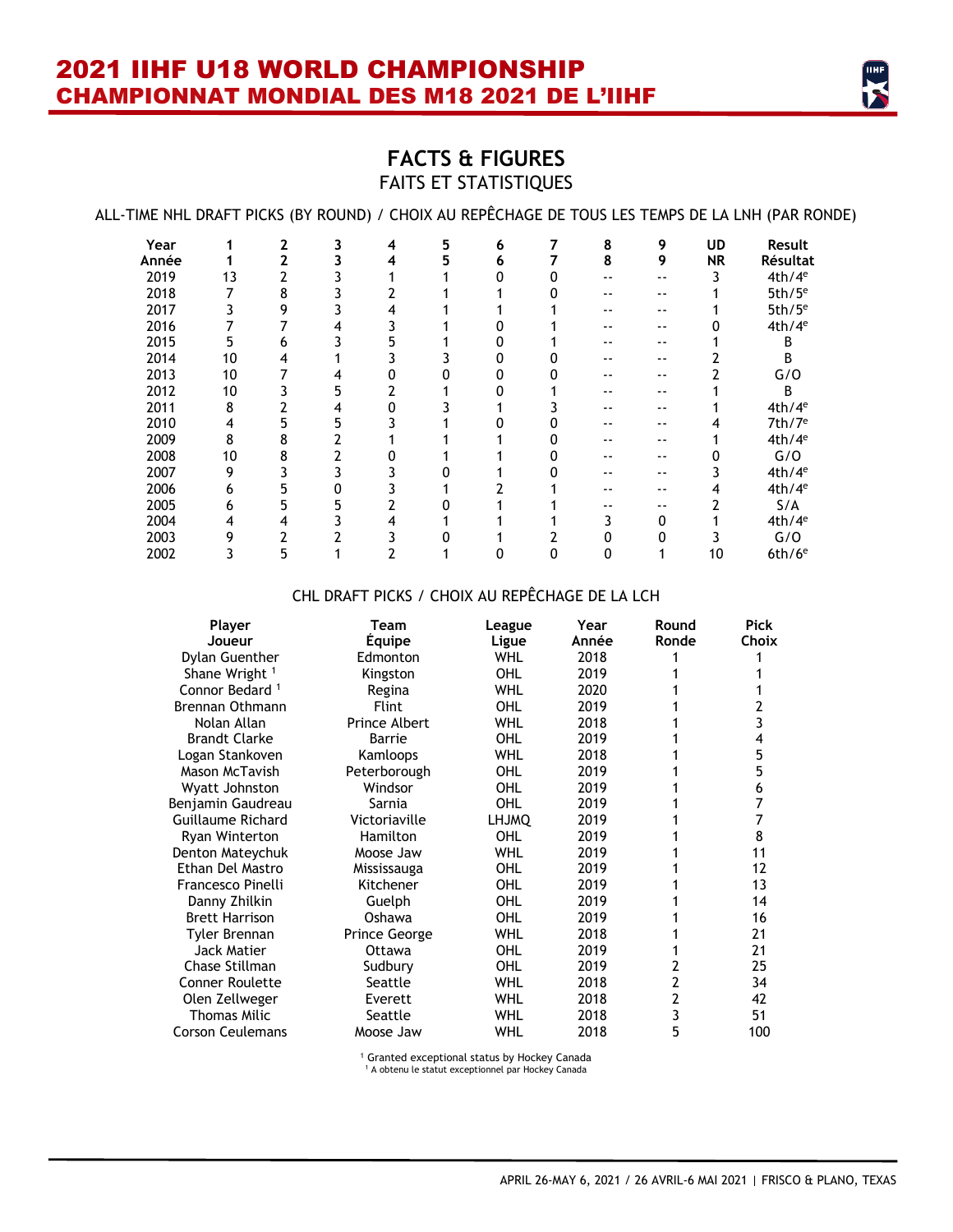

#### NHL CENTRAL SCOUTING (JANUARY 2021) / BUREAU CENTRAL DE DÉPISTAGE DE LA LNH (JANVIER 2021)

| Player<br>Joueur              | Position<br>Position | Rating<br>Cote |
|-------------------------------|----------------------|----------------|
| <b>Corson Ceulemans</b>       | D                    | A              |
| <b>Brandt Clarke</b>          | D                    | A              |
| <b>Dylan Guenther</b>         | F/A                  | A              |
| Mason McTavish                | F/A                  | A              |
| Francesco Pinelli             | F/A                  | A              |
| Conner Roulette               | F/A                  | A              |
| Nolan Allan                   | D                    | В              |
| Benjamin Gaudreau             | G                    | B              |
| <b>Brett Harrison</b>         | F/A                  | В              |
| Wyatt Johnston                | F/A                  | В              |
| <b>Brennan Othmann</b>        | F/A                  | В              |
| Guillaume Richard             | D                    | В              |
| Logan Stankoven               | F/A                  | В              |
| Chase Stillman                | F/A                  | В              |
| Ryan Winterton                | F/A                  | B              |
| Ethan Del Mastro              | D                    | C              |
| Jack Matier                   | D                    | C              |
| Olen Zellweger                | D                    | Ċ              |
| Connor Bedard <sup>2</sup>    | F/A                  |                |
| Tyler Brennan <sup>1</sup>    | G                    |                |
| Denton Mateychuk <sup>1</sup> | D                    |                |
| <b>Thomas Milic</b>           | G                    |                |
| Shane Wright <sup>1</sup>     | F/A                  |                |
| Danny Zhilkin <sup>1</sup>    | F/A                  |                |

A: Candidate to be selected in Round 1 of the 2021 NHL Draft A : Candidat à être sélectionné en première ronde du repêchage 2021 de la LNH

B: Candidate to be selected in Rounds 2-3 of the 2021 NHL Draft B : Candidat à être sélectionné en deuxième ou troisième ronde du repêchage 2021 de la LNH

C: Candidate to be selected in Rounds 4-5-6 of the 2021 NHL Draft C : Candidat à être sélectionné en quatrième, cinquième ou sixième ronde du repêchage 2021 de la LNH

> <sup>1</sup> Eligible for the 2022 NHL Draft <sup>1</sup> Admissible au repêchage 2022 de la LNH

> <sup>2</sup> Eligible for the 2023 NHL Draft<br><sup>2</sup> Admissible au repêchage 2023 de la LNH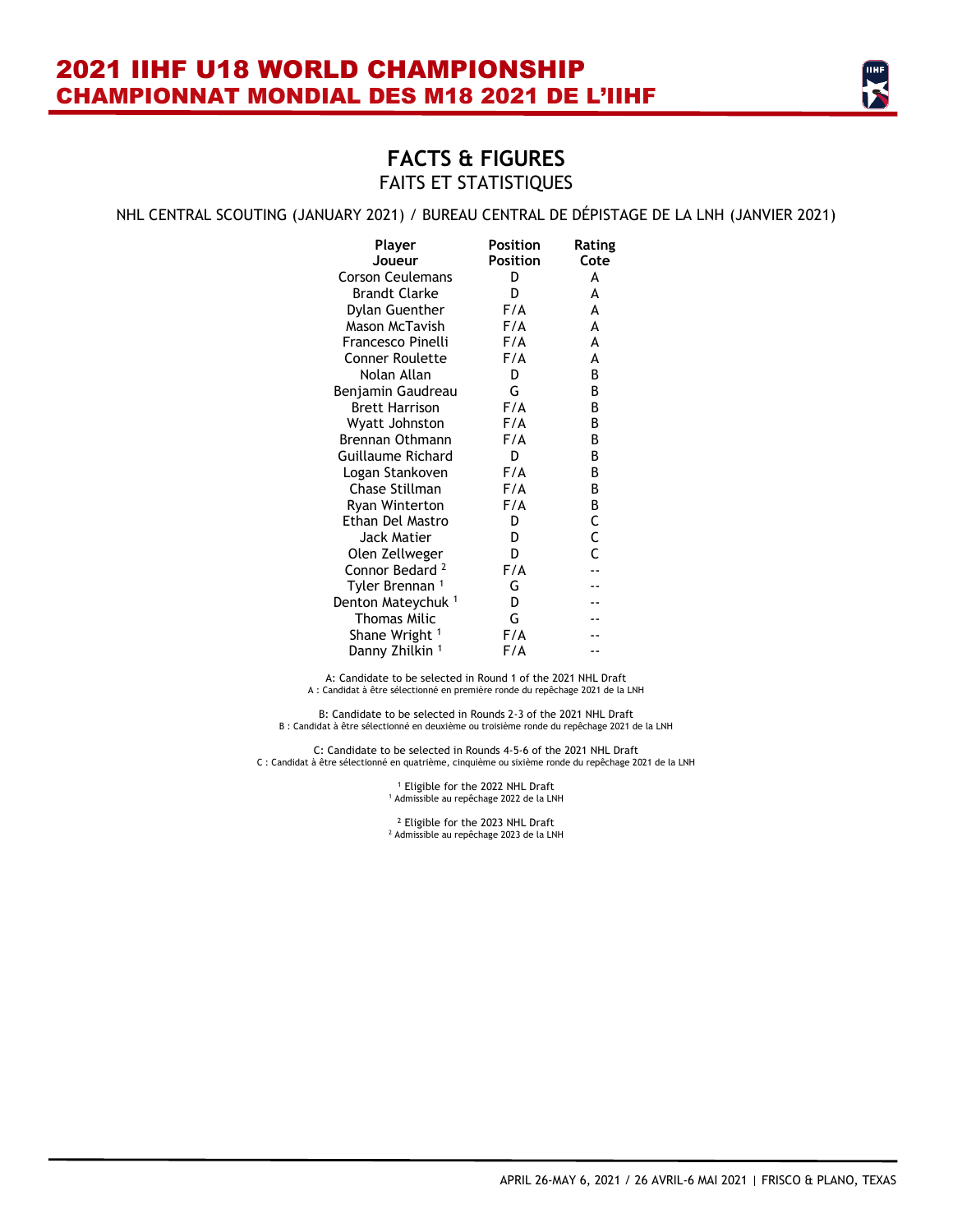

### CLUB TEAM ALUMNI / CLUBS DES ANCIENS

| Player(s)<br>Joueur(s)<br><b>Brandt Clarke</b> | Team (League)<br>Équipe (Ligue)<br>Barrie (OHL) | Other Alumni (Year)<br>Autres anciens (Année)<br>Kyle Clifford (2009), B.J. Crombeen (2003), Eric Locke (2011),<br>Mark Scheifele (2011), Ryan Suzuki (2019)                                                                                                                                  |
|------------------------------------------------|-------------------------------------------------|-----------------------------------------------------------------------------------------------------------------------------------------------------------------------------------------------------------------------------------------------------------------------------------------------|
| <b>Corson Ceulemans</b>                        | Brooks (AJHL)                                   | None/Aucun                                                                                                                                                                                                                                                                                    |
| Dylan Guenther                                 | Edmonton (WHL)                                  | Travis Ewanyk (2011), Matthew Robertson (2018)                                                                                                                                                                                                                                                |
| Olen Zellweger                                 | Everett (WHL)                                   | Byron Froese (2009), Austin Lotz (2013),<br>Ryan Murray (2010-2011), Kent Simpson (2010)                                                                                                                                                                                                      |
| <b>Brennan Othmann</b>                         | Flint (OHL)                                     | William Bitten (2016), Ty Dellandrea (2017-2018)                                                                                                                                                                                                                                              |
| Danny Zhilkin                                  | Guelph (OHL)                                    | Jamie Arniel (2007), Jason Dickinson (2013), Drew Doughty (2007),<br>Hunter Garlent (2013), Liam Hawel (2017), Cameron Hillis (2018),<br>Peter Holland (2009), Scott Kosmachuk (2012), Ryan Merkley (2018),<br>Ryan Parent (2005), Isaac Ratcliffe (2017), Nate Schnarr (2017)                |
| Ryan Winterton                                 | Hamilton (OHL)                                  | MacKenzie Entwistle (2017), Matthew Strome (2017)                                                                                                                                                                                                                                             |
| Logan Stankoven                                | Kamloops (WHL)                                  | Victor Bartley (2006), Devan Dubynk (2004), Keaton Ellerby (2006),<br>Jarrett Lukin (2002), Devan Sideroff (2015), Colin Smith (2011),<br>Connor Zary (2019)                                                                                                                                  |
| Shane Wright                                   | Kingston (OHL)                                  | Sam Bennett (2013), Josh Brittain (2008), Lawson Crouse (2014),<br>Taylor Doherty (2009), Cory Emmerton (2006),<br>Erik Gudbranson (2009-2010), Roland McKeown (2013-2014),<br>Ben Shutron (2006), Warren Steele (2012), Anthony Stewart (2003),<br>Ethan Werek (2009)                        |
| Francesco Pinelli                              | Kitchener (OHL)                                 | Justin Azevedo (2006), André Benoit (2002), Connor Hall (2016),<br>Evan McGrath (2004), Ryan Murphy (2011), Michael Vukojevic (2019)                                                                                                                                                          |
| Ethan Del Mastro                               | Mississauga (OHL)                               | Chris Carrozzi (2008), Nicolas Hague (2016), Thomas Harley (2019),<br>Spencer Martin (2012-2013), Michael McLeod (2016),<br>Owen Tippett (2016), Keean Washkurak (2019)                                                                                                                       |
| Denton Mateychuk                               | Moose Jaw (WHL)                                 | Josh Brook (2017), Noah Gregor (2016), Travis Hamonic (2008),<br>Brett Howden (2015-2016), Quinton Howden (2010), Daemon Hunt (2019),<br>Brayden Point (2014), Morgan Rielly (2011), Zach Sawchenko (2015),<br>Brayden Tracey (2019), Jett Woo (2017)                                         |
| <b>Brett Harrison</b>                          | Oshawa (OHL)                                    | Adam Berti (2004), Cal Clutterbuck (2005), Calvin de Haan (2009),<br>Ben Eager (2002), Scott Laughton (2012), Allan McShane (2018),<br>Serron Noel (2018), Jack Studnicka (2017), John Tavares (2006),<br>Christian Thomas (2010), Michael Zador (2009)                                       |
| Jack Matier                                    | Ottawa (OHL)                                    | Kevin Bahl (2018), Cody Ceci (2011), Logan Couture (2007),<br>Tyler Cuma (2008), Travis Konecny (2014), James McGinn (2006),<br>Peter Tsimikalis (2004), Kyle Wharton (2004)                                                                                                                  |
| Mason McTavish                                 | Peterborough (OHL)                              | Yves Bastien (2007), Trevor Cann (2007), Ryan Card (2002),<br>Andrew D'Agostini (2011), Zack Kassian (2009),<br>Slater Koekkoek (2011), Alan Quine (2011), Liam Reddox (2004),<br>Nick Ritchie (2013), Matthew Spencer (2015), Ryan Spooner (2010),<br>Eric Staal (2002), Jamie Tardif (2003) |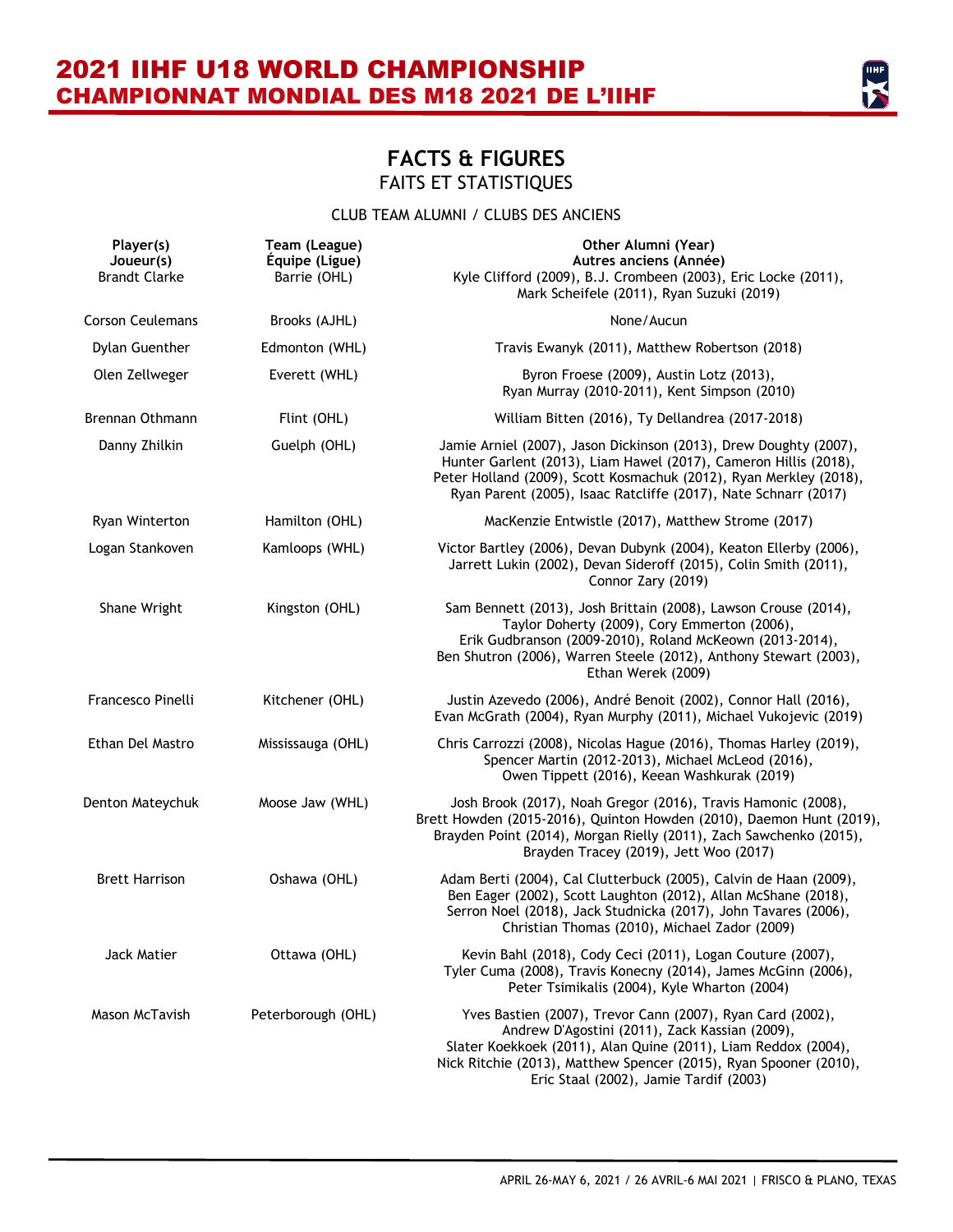

### CLUB TEAM ALUMNI (CONT'D) / CLUBS DES ANCIENS (SUITE)

| Player(s)<br>Joueur(s)<br>Nolan Allan         | Team (League)<br>Équipe (Ligue)<br>Prince Albert (WHL) | Other Alumni (Year)<br>Autres anciens (Année)<br>Réjean Beauchemin (2003), Dane Byers (2004), Kyle Chipchura (2004),<br>Jeremy Colliton (2003), Cole Fonstad (2018), Mark McNeill (2011),<br>Josh Morrissey (2012-2013), Ian Scott (2017), Mike Winther (2012) |
|-----------------------------------------------|--------------------------------------------------------|----------------------------------------------------------------------------------------------------------------------------------------------------------------------------------------------------------------------------------------------------------------|
| Tyler Brennan                                 | Prince George (WHL)                                    | Troy Bourke (2012), Brett Connolly (2009-2010), Jonathan Filewich (2002),<br>Taylor Gauthier (2019), Jansen Harkins (2015), Eric Hunter (2004),<br>Justin Pogge (2004), Ty Wishart (2006)                                                                      |
| Connor Bedard                                 | Regina (WHL)                                           | Brennan Chapman (2003), Jordan Eberle (2008), Josh Harding (2002),<br>Morgan Klimchuk (2013), Garrett Mitchell (2009), Logan Pyett (2006),<br>Craig Schira (2006), Chris Schlenker (2002), Colten Teubert (2008),<br>Jordan Weal (2010)                        |
| Benjamin Gaudreau                             | Sarnia (OHL)                                           | Daniel Carcillo (2003), Nathan Chiarlitti (2010), Jacob Chychrun (2016),<br>Richard Clune (2005), Mark Katic (2007), Jordan Kyrou (2016),<br>Ryan Munce (2003), Jamieson Rees (2019), Brett Ritchie (2011),<br>Steven Stamkos (2007)                           |
| <b>Thomas Milic</b><br><b>Conner Roulette</b> | Seattle (WHL)                                          | Mathew Barzal (2014-2015), Ethan Bear (2015), Aaron Gagnon (2004),<br>Ryan Gropp (2014), Calvin Pickard (2010), Shea Theodore (2013),<br>Branden Troock (2012)                                                                                                 |
| Chase Stillman                                | Sudbury (OHL)                                          | Nick Baptiste (2013), Kyle Capobianco (2015),<br>John McFarland (2009-2010), Jacob McGrath (2017), Eric O'Dell (2008)                                                                                                                                          |
| <b>Guillaume Richard</b>                      | Tri-City (USHL)                                        | None/Aucun                                                                                                                                                                                                                                                     |
| <b>Wyatt Johnston</b>                         | Windsor (OHL)                                          | Michael DiPietro (2016), Ryan Ellis (2008), Ryan Garlock (2004),<br>Taylor Hall (2008), Greg Nemisz (2008), Kerby Rychel (2012),<br>Logan Stanley (2016)                                                                                                       |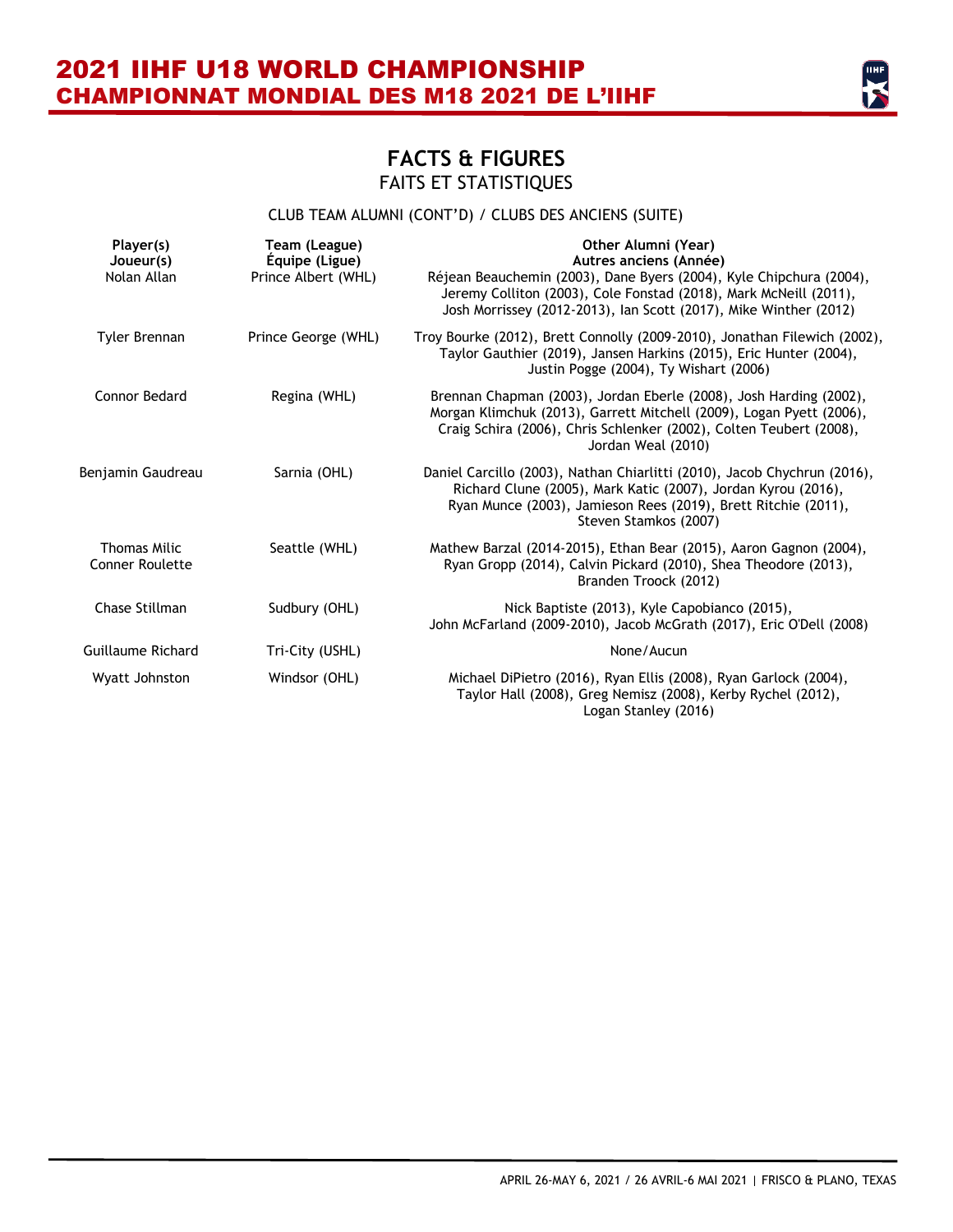

### **FACTS & FIGURES** FAITS ET STATISTIQUES

### CLUB TEAM REPRESENTATION / REPRÉSENTATION DES CLUBS

| <b>Team</b>          | League       | #  | <b>Team</b>     | League       | #  | <b>Team</b>            | League       | #              |
|----------------------|--------------|----|-----------------|--------------|----|------------------------|--------------|----------------|
| <b>Équipe</b>        | Ligue        | N° | <b>Équipe</b>   | Ligue        | N° | <b>Équipe</b>          | Ligue        | N <sup>o</sup> |
| Kingston             | OHL          | 14 | Kootenay *      | <b>WHL</b>   | 7  | Rouyn-Noranda          | <b>LHJMQ</b> | 2              |
| Peterborough         | OHL          | 14 | <b>Red Deer</b> | <b>WHL</b>   | 7  | Vancouver              | <b>WHL</b>   | $\overline{2}$ |
| Guelph               | OHL          | 13 | Sudbury         | OHL          | 7  | Victoria               | <b>WHL</b>   | $\overline{2}$ |
| Moose Jaw            | <b>WHL</b>   | 13 | Swift Current   | <b>WHL</b>   | 7  | Acadie-Bathurst        | <b>LHJMO</b> | 1              |
| Oshawa               | OHL          | 12 | Barrie          | OHL          | 6  | <b>Boston College</b>  | <b>NCAA</b>  | 1              |
| Prince Albert        | <b>WHL</b>   | 11 | Belleville *    | OHL          | 6  | Bowling Green U.       | <b>NCAA</b>  | 1              |
| Regina               | <b>WHL</b>   | 11 | Everett         | <b>WHL</b>   | 6  | <b>Brooks</b>          | <b>AJHL</b>  |                |
| Sarnia               | OHL          | 11 | Kelowna         | <b>WHL</b>   | 6  | Burnaby                | <b>BCHL</b>  | 1              |
| Sault Ste. Marie     | OHL          | 11 | Tri-City        | <b>WHL</b>   | 6  | Camrose                | <b>AJHL</b>  |                |
| <b>Prince George</b> | <b>WHL</b>   | 10 | Cape Breton     | <b>LHJMQ</b> | 5  | Gatineau               | <b>LHJMQ</b> |                |
| Saginaw              | OHL          | 10 | Drummondville   | <b>LHJMO</b> | 5  | Mississauga (98-07) *  | OHL          | 1              |
| Seattle              | <b>WHL</b>   | 10 | Saint John      | <b>LHJMO</b> | 5  | Montreal *             | <b>LHJMQ</b> | 1              |
| Calgary              | <b>WHL</b>   | 9  | Victoriaville   | <b>LHJMQ</b> | 5  | <b>Okotoks</b>         | <b>AJHL</b>  |                |
| Mississauga          | OHL          | 9  | Baie-Comeau     | <b>LHJMQ</b> | 4  | Plymouth *             | OHL          |                |
| Ottawa               | OHL          | 9  | <b>Flint</b>    | OHL          | 4  | <b>Ouebec</b>          | <b>LHJMO</b> |                |
| Rimouski             | <b>LHJMO</b> | 9  | Moncton         | <b>LHJMO</b> | 4  | Sherbrooke (98-03) *   | <b>LHJMO</b> | 1              |
| Saskatoon            | <b>WHL</b>   | 9  | Portland        | <b>WHL</b>   | 4  | Spruce Grove           | <b>AJHL</b>  |                |
| <b>Brandon</b>       | <b>WHL</b>   | 8  | Sherbrooke      | <b>LHJMO</b> | 4  | St. John's *           | <b>LHJMO</b> |                |
| Chicoutimi           | <b>LHJMO</b> | 8  | Spokane         | <b>WHL</b>   | 4  | Stouffville            | OJHL         |                |
| <b>Halifax</b>       | <b>LHJMO</b> | 8  | <b>Brampton</b> | OHL          | 3  | Toronto Jr. Canadiens  | OJHL         |                |
| Kamloops             | <b>WHL</b>   | 8  | Charlottetown   | <b>LHJMO</b> | 3  | Tri-City               | <b>USHL</b>  |                |
| Lethbridge           | <b>WHL</b>   | 8  | Edmonton        | <b>WHL</b>   | 3  | U. of Alaska-Fairbanks | <b>NCAA</b>  |                |
| Niagara              | OHL          | 8  | Hamilton        | OHL          | 3  | U. of Notre Dame       | <b>NCAA</b>  |                |
| Owen Sound           | OHL          | 8  | London          | OHL          | 3  | Victoria               | <b>BCHL</b>  |                |
| Val-d'Or             | LHJMQ        | 8  | Medicine Hat    | <b>WHL</b>   | 3  | Winnipeg               | <b>WHL</b>   | 1              |
| Windsor              | OHL          | 8  | Penticton       | <b>BCHL</b>  | 3  | Youngstown             | <b>USHL</b>  | 1              |
| Erie                 | OHL          | 7  | Shawinigan      | <b>LHJMO</b> | 3  |                        |              |                |
| Kitchener            | OHL          | 7  | Lewiston *      | <b>LHJMQ</b> | 2  |                        |              |                |

\* Team is no longer active \* Cette équipe n'existe plus

#### MOST PLAYERS FROM ONE CLUB TEAM / PLUS GRAND NOMBRE DE JOUEURS PROVENANT D'UN CLUB

| #<br>N°<br>3 | Team (League)<br>Equipe (Ligue)<br>Rimouski (LHJMQ)<br>Windsor (OHL)<br>Peterborough (OHL)<br>Rimouski (LHJMQ)<br>Calgary (WHL)<br>Mississauga (OHL) | Year<br>Année<br>2003<br>2008<br>2011<br>2013<br>2014<br>2016 | <b>Players</b><br>Joueurs<br>Patrick Coulombe, Marc-Antoine Pouliot, Dany Roussin<br>Ryan Ellis, Taylor Hall, Greg Nemisz<br>Andrew D'Agostini, Slater Koekkoek, Alan Quine<br>Philippe Desrosiers, Frédérik Gauthier, Samuel Morin<br>Travis Sanheim, Ben Thomas, Jake Virtanen<br>Nic Hague, Michael McLeod, Owen Tippett |
|--------------|------------------------------------------------------------------------------------------------------------------------------------------------------|---------------------------------------------------------------|-----------------------------------------------------------------------------------------------------------------------------------------------------------------------------------------------------------------------------------------------------------------------------------------------------------------------------|
|              | Guelph (OHL)                                                                                                                                         | 2017                                                          | Liam Hawel, Isaac Ratcliffe, Nate Schnarr                                                                                                                                                                                                                                                                                   |
|              | Halifax (LHJMQ)                                                                                                                                      | 2017                                                          | Jocktan Chainey, Alexis Gravel, Jared McIsaac                                                                                                                                                                                                                                                                               |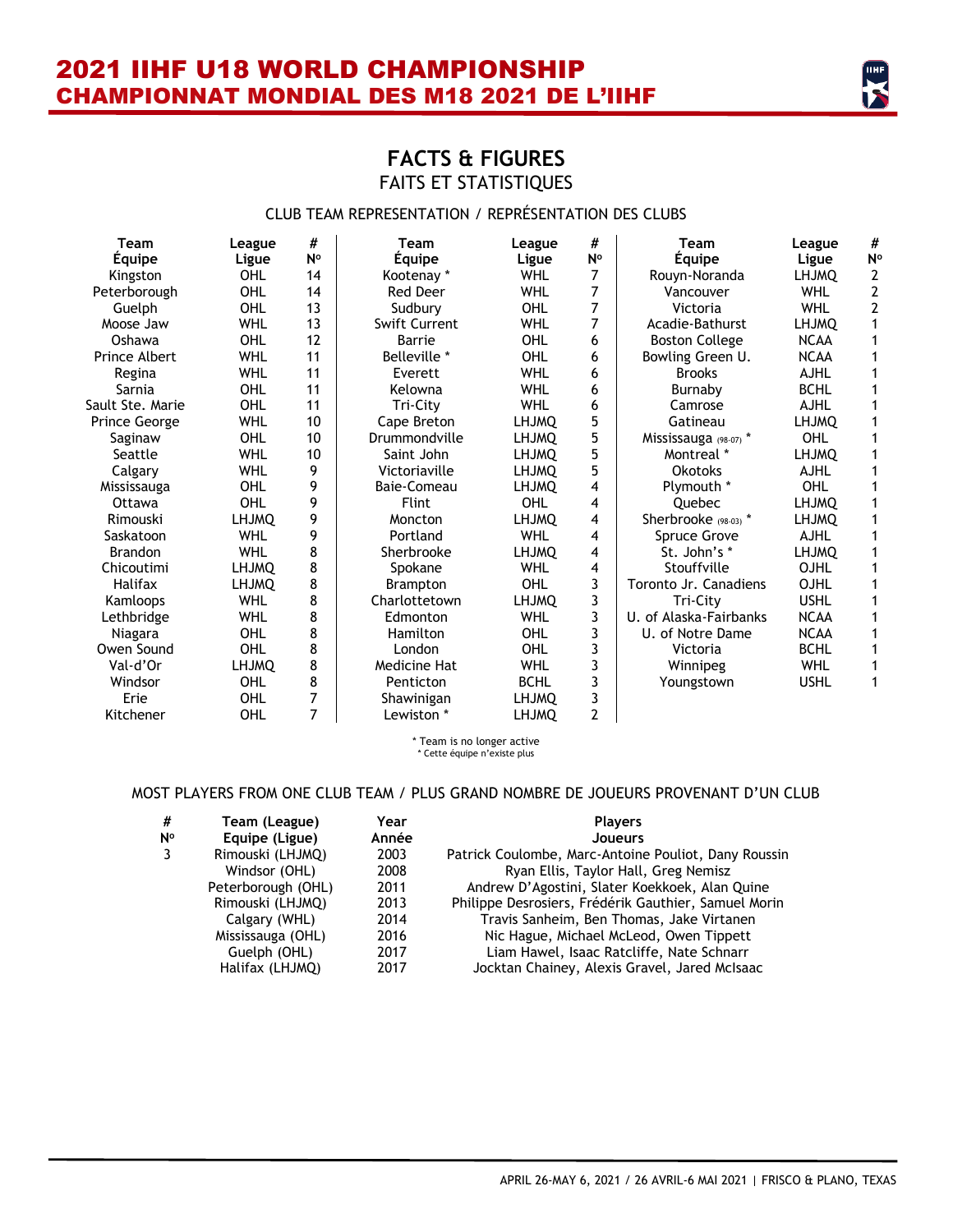### CAPTAINS / CAPITAINES

| Year  | Captain              | Member     | <b>Position</b> | League       |
|-------|----------------------|------------|-----------------|--------------|
| Année | Capitaine            | Membre     | <b>Position</b> | Ligue        |
| 2002  | André Benoit         | HEO        | D               | OHL          |
| 2003  | Braydon Coburn       | SHA        | D               | WHL          |
| 2004  | John Lammers         | <b>BCH</b> | F/A             | WHL          |
| 2005  | <b>Ryan Parent</b>   | <b>HNO</b> | D               | OHL          |
| 2006  | Ty Wishart           | <b>BCH</b> | D               | WHL          |
| 2007  | Angelo Esposito      | HQ         | F/A             | <b>LHJMQ</b> |
| 2008  | Cody Hodgson         | OHF        | F/A             | OHL          |
| 2009  | Ryan O'Reilly        | OHF        | F/A             | OHL          |
| 2010  | Erik Gudbranson      | HEO        | D               | OHL          |
| 2011  | Ryan Murray          | SHA        | D               | WHL          |
| 2012  | Mathew Dumba         | HA         | D               | WHL          |
| 2013  | Sam Reinhart         | <b>BCH</b> | F/A             | WHL          |
| 2014  | Roland McKeown       | OHF        | D               | OHL          |
| 2015  | Mitchell Stephens    | OHF        | F/A             | OHL          |
| 2016  | Tyson Jost           | <b>BCH</b> | F/A             | NCAA         |
| 2017  | Jaret Anderson-Dolan | HA         | F/A             | WHL          |
| 2018  | <b>Ty Smith</b>      | HA         | D               | WHL          |
| 2019  | Peyton Krebs         | HA         | F/A             | WHL          |
| 2021  | Shane Wright         | OHF        | F/A             | OHL          |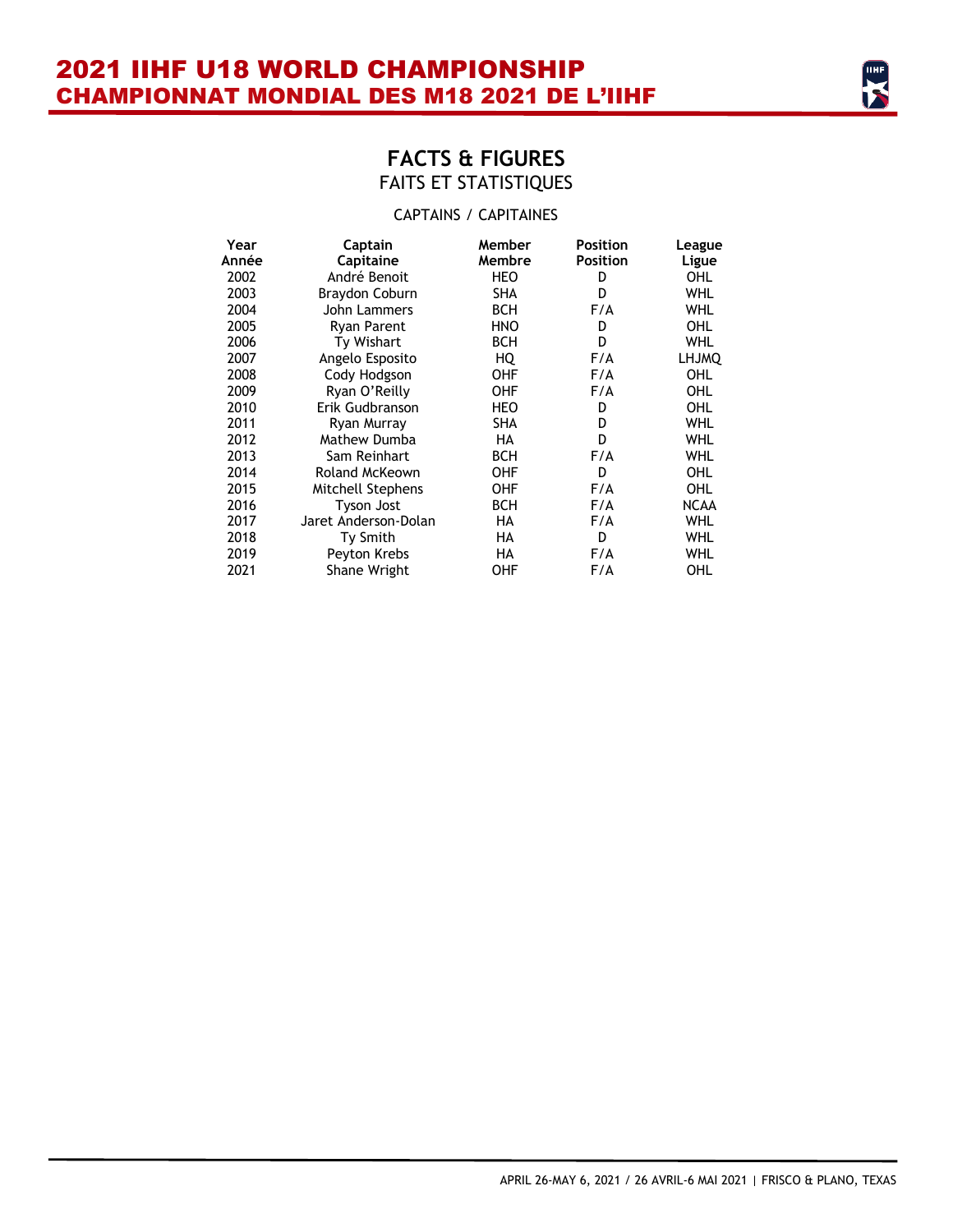# **FACTS & FIGURES**

FAITS ET STATISTIQUES

#### CAPTAINS (BY MEMBER) / CAPITAINES (PAR MEMBRE)

| Member                                                                     | #              |
|----------------------------------------------------------------------------|----------------|
| Membre                                                                     | N°             |
| Ontario Hockey Federation / Fédération de hockey de l'Ontario              | 5.             |
| B.C. Hockey / Hockey C.-B.                                                 | $\overline{4}$ |
| Hockey Alberta                                                             | $\overline{4}$ |
| Hockey Eastern Ontario / Hockey Est de l'Ontario                           | 2              |
| Saskatchewan Hockey Association / Association de hockey de la Saskatchewan | $\mathcal{P}$  |
| Hockey Northwestern Ontario / Hockey du Nord-Ouest de l'Ontario            | 1              |
| Hockey Québec                                                              | 1              |

#### CAPTAINS (BY POSITION) / CAPITAINES (PAR POSITION)

| Position           | #  |
|--------------------|----|
| <b>Position</b>    | N٥ |
| Forward/Avants     | 10 |
| Defence/Défenseurs | Q  |

#### CAPTAINS (BY LEAGUE) / CAPITAINES (PAR LIGUE)

| League                                                                                      | #  |
|---------------------------------------------------------------------------------------------|----|
| Ligue                                                                                       | N° |
| Western Hockey League / Ligue de hockey de l'Ouest (WHL)                                    |    |
| Ontario Hockey League / Ligue de hockey de l'Ontario (OHL)                                  | 8  |
| Quebec Major Junior Hockey League (QMJHL) / Ligue de hockey junior majeur du Québec (LHJMQ) |    |
| National Collegiate Athletic Association (NCAA)                                             |    |

#### CAPTAINS (MOST POINTS) / CAPITAINES (PLUS GRAND NOMBRE DE POINTS)

| Captain           | Year  | $G-A-P$       |
|-------------------|-------|---------------|
| Capitaine         | Année | $B - A - P$   |
| <b>Tyson Jost</b> | 2016  | $6 - 9 - 15$  |
| Mathew Dumba      | 2012  | $5 - 7 - 12$  |
| Cody Hodgson      | 2008  | $2 - 10 - 12$ |
| Shane Wright      | 2021  | $4 - 7 - 11$  |
| Peyton Krebs      | 2019  | $6 - 4 - 10$  |
| Mitchell Stephens | 2015  | $5 - 5 - 10$  |
| Ryan Murray       | 2011  | $3 - 7 - 10$  |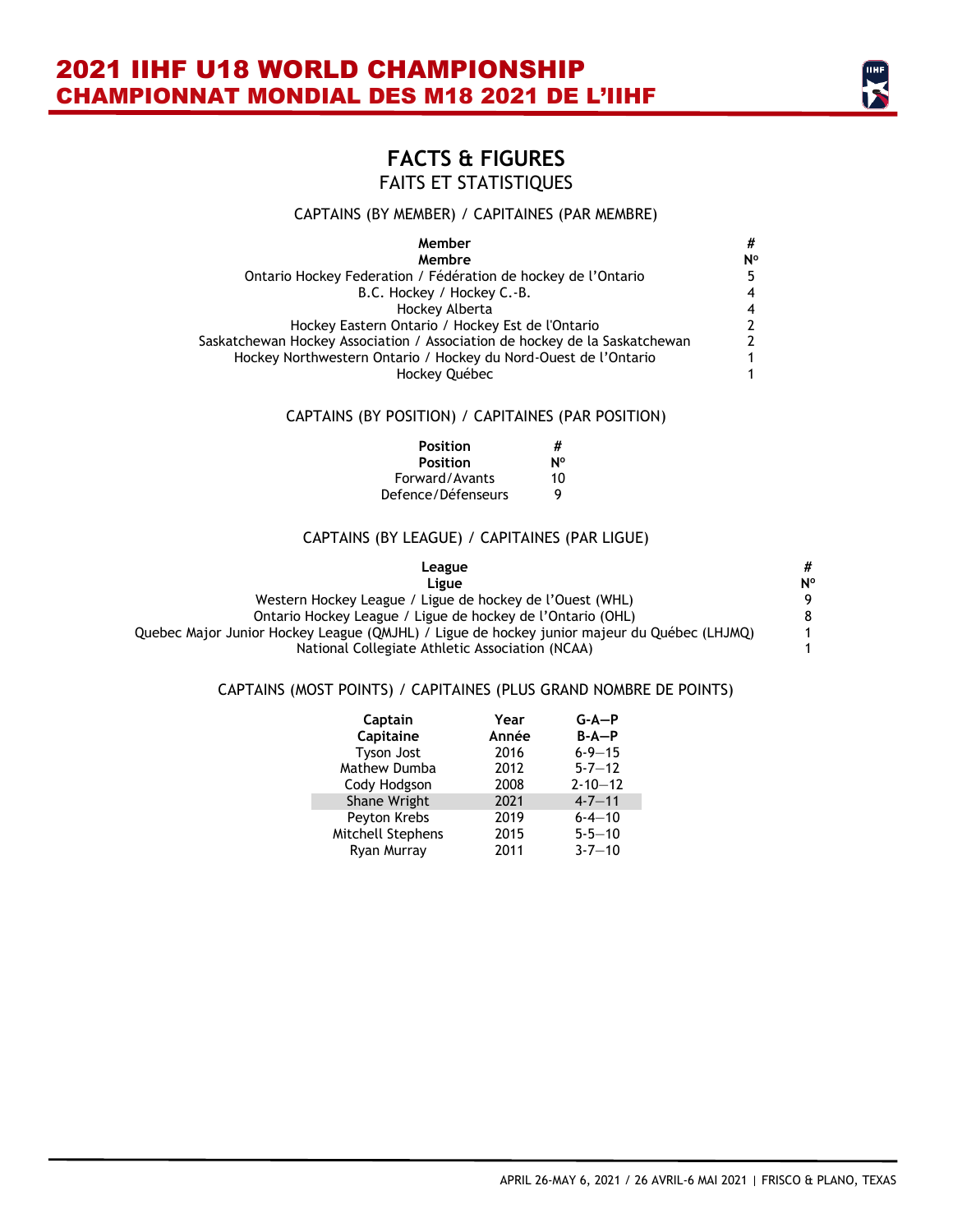

### BROTHERS / FRÈRES

| <b>Family Name</b> | <b>Brothers (Years)</b>             |  |  |
|--------------------|-------------------------------------|--|--|
| Nom de famille     | Frères (Années)                     |  |  |
| <b>Bouchard</b>    | Pierre-Marc (2002), François (2005) |  |  |
| Schenn             | Luke (2007), Brayden (2008)         |  |  |
| Reinhart           | Max (2010), Sam (2012-2013)         |  |  |
| Ritchie            | Brett (2011), Nick (2013)           |  |  |
| Howden             | Quinton (2010), Brett (2015-2016)   |  |  |
| Ouenneville        | John (2014), David (2016)           |  |  |

#### 15-YEAR-OLDS TO PLAY FOR CANADA / JOUEURS DE 15 ANS QUI ONT JOUÉ POUR LE CANADA

| Player<br>Joueur | Year<br>Année | $G-A-P$<br>$B - A - P$ |  |
|------------------|---------------|------------------------|--|
| John Tavares     | 2006          | $2 - 3 - 5$            |  |
| Connor McDavid   | 2013          | $8 - 6 - 14$           |  |
| Connor Bedard    | 2021          | $6 - 6 - 12$           |  |

#### 16-YEAR-OLDS TO PLAY FOR CANADA / JOUEURS DE 16 ANS QUI ONT JOUÉ POUR LE CANADA

| Player                | Year                 | $G - A - P$  | Player                | Year  | $G-A-P$      |
|-----------------------|----------------------|--------------|-----------------------|-------|--------------|
| Joueur                | Année                | $B-A-P$      | Joueur                | Année | $B-A-P$      |
| <b>Brandon Sutter</b> | 2006                 | $2 - 0 - 2$  | Lawson Crouse         | 2014  | $1 - 0 - 1$  |
| Yann Sauvé            | 2007                 | $0 - 1 - 1$  | Travis Konecny        | 2014  | $4 - 1 - 5$  |
| <b>Steven Stamkos</b> | 2007                 | $2 - 8 - 10$ | Tyler Benson          | 2015  | $1 - 3 - 4$  |
| Matt Duchene          | 2008                 | $5 - 3 - 8$  | Pierre-Luc Dubois     | 2015  | $0 - 1 - 1$  |
| Ryan Ellis            | 2008                 | $3 - 4 - 7$  | <b>Brett Howden</b>   | 2015  | $2 - 1 - 3$  |
| <b>Taylor Hall</b>    | 2008                 | $4 - 5 - 9$  | <b>Maxime Comtois</b> | 2016  | $1 - 1 - 2$  |
| Brayden Schenn        | 2008                 | $1 - 2 - 3$  | Markus Phillips       | 2016  | $0 - 2 - 2$  |
| <b>Brett Connolly</b> | 2009                 | $3 - 3 - 6$  | Owen Tippett          | 2016  | $1 - 2 - 3$  |
| Erik Gudbranson       | 2009                 | $1 - 3 - 4$  | Ty Dellandrea         | 2017  | $0 - 0 - 0$  |
| John McFarland        | 2009                 | $3 - 5 - 8$  | Jared McIsaac         | 2017  | $0 - 2 - 2$  |
| Ryan Murray           | 2010                 | $0 - 0 - 0$  | Ty Smith              | 2017  | $0 - 1 - 1$  |
| <b>Charles Hudon</b>  | 2011                 | $0 - 1 - 1$  | Akil Thomas           | 2017  | $0 - 0 - 0$  |
| Slater Koekkoek       | 2011                 | $1 - 1 - 2$  | Jett Woo              | 2017  | $1 - 1 - 2$  |
| Morgan Rielly         | 2011                 | $2 - 1 - 3$  | Bowen Byram           | 2018  | $0 - 1 - 1$  |
| Josh Morrissey        | 2012                 | $0 - 3 - 3$  | Alexis Lafrenière     | 2018  | $4 - 2 - 6$  |
| Darnell Nurse         | 2012                 | $0 - 0 - 0$  | Matthew Robertson     | 2018  | $0 - 2 - 2$  |
| Sam Reinhart          | 2012                 | $2 - 4 - 6$  | Jamie Drysdale        | 2019  | $0 - 2 - 2$  |
| Sam Bennett           | 2013                 | $3 - 4 - 7$  | Daemon Hunt           | 2019  | $0 - 1 - 1$  |
| Roland McKeown        | 2013                 | $0 - 1 - 1$  | Denton Mateychuk      | 2021  | $0 - 0 - 0$  |
| Mathew Barzal         | 2014                 | $3 - 1 - 4$  | Shane Wright          | 2021  | $7 - 4 - 11$ |
|                       | Player               | Year         | GAA / SO / W-L-T      |       |              |
|                       | Joueur               | Année        | MOY / JB / V-D-N      |       |              |
|                       | Spencer Martin       | 2012         | 0.00 / 0 / 0.00       |       |              |
|                       | Michael DiPietro     | 2016         | 0.00 / 0 / 0.00       |       |              |
|                       | <b>Alexis Gravel</b> | 2017         | 0.00 / 0 / 0.00       |       |              |